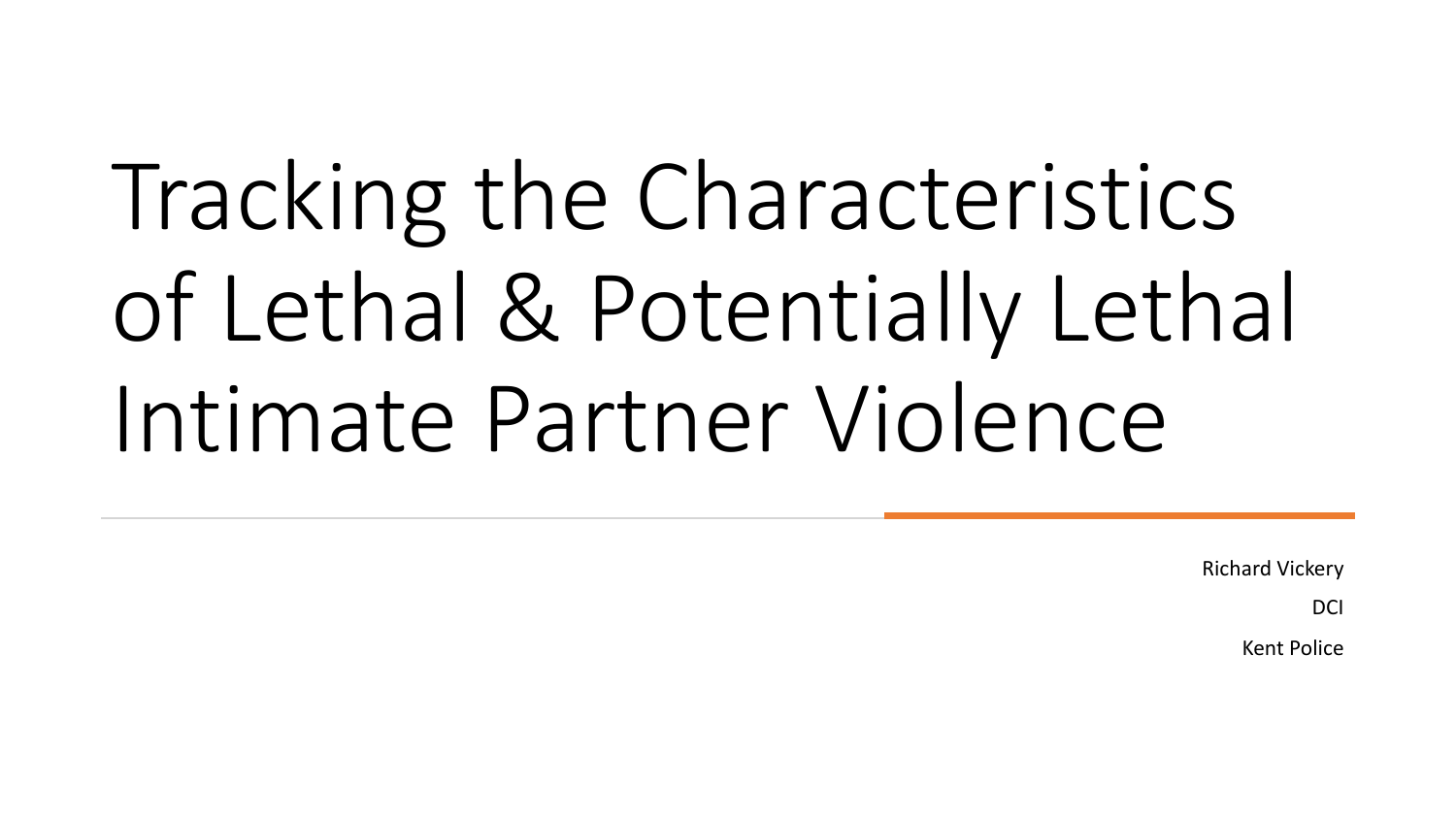# A Bit About Me & the Origins of the Study

I am a Senior Investigating Officer (SIO) and up until recently lead one of the two Major Incident Rooms as part of the Force's Major Crime Department (MCD).

Amongst other major incidents the department manages the investigation of homicides. My primary function is to lead such investigations.

In the vast majority of intimate partner homicides (IPHs) that I was involved in there had either been minimal or no historic police contact prior to the killing. In policing terms this means the report of a domestic abuse incident and the completion of the Domestic Abuse Stalking & Harassment (DASH) risk assessment.

I attended many Domestic Homicide Reviews (DHRs). Without exception they always pointed retrospectively to partner-agency information that wasn't shared, which may have been a potential trigger to intervention and possibly prevention.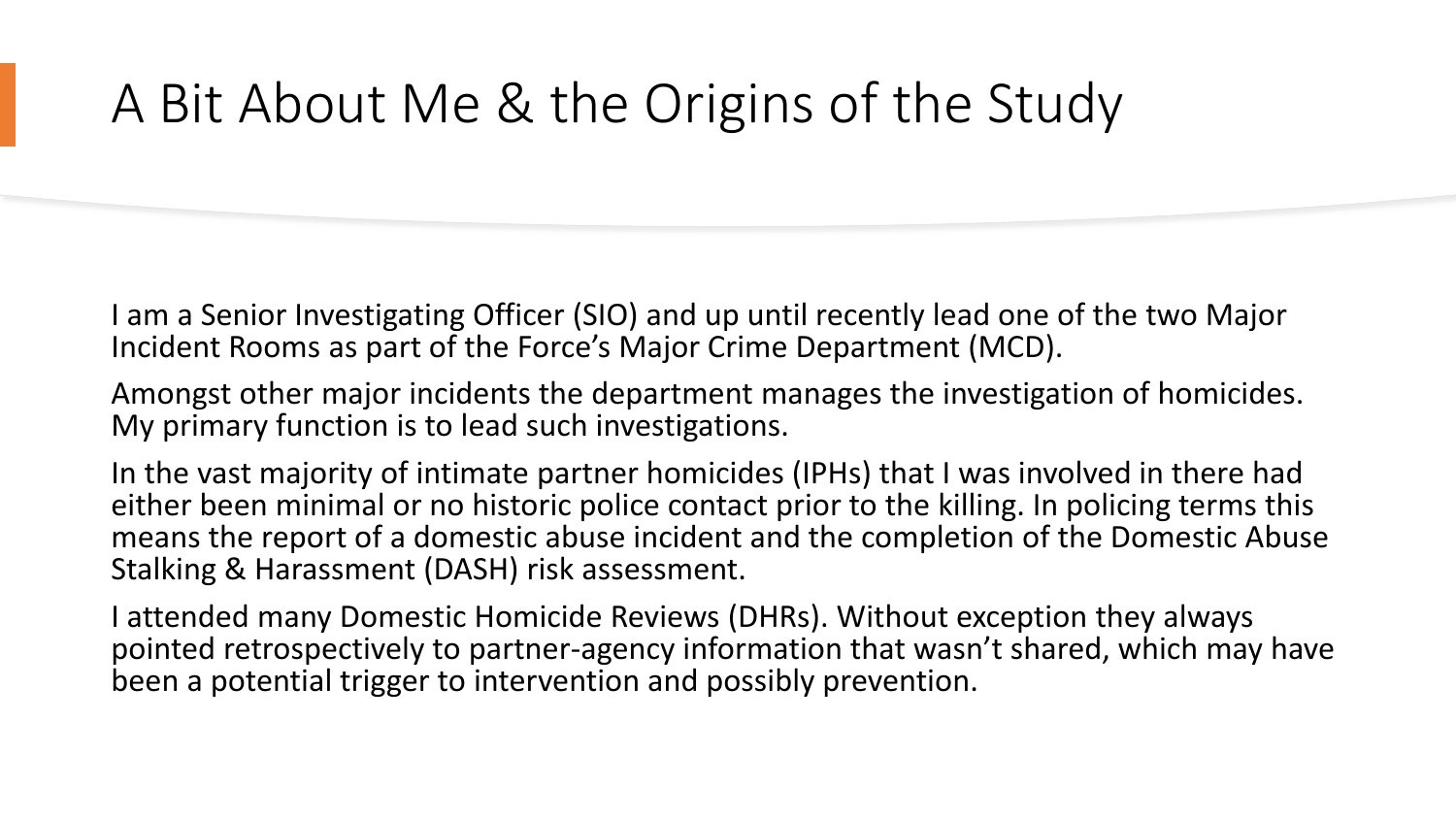# The 'Case' that started it

Following one such murder and subsequent DHR where a 14 year old girl had lost both her parents; her mother murdered and her father sent to prison for life, it transpired there had been many potential pre-cursor signals; amongst them,

- A child protection referral had been made by the school following the discovery that the child had been self harming.
- The victim had been suffering from depression and had discussed the cause (her marriage/coercive and controlling behaviour) with her GP and had been referred for counselling.
- The offender had been to A&E on a number of occasions with reported respiratory problems, which were deemed to be symptomatic with anxiety/mental health issues. He was discharged on each occasion without any further treatment.
- There had been two 'low level' domestic abuse incidents attended by the police. The Domestic Abuse Stalking & Harassment (DASH) risk assessment was assessed as 'standard' (low risk) on both occasions.
- On a third occasion he was arrested and placed before the court for a remand application. The court released him. The following day he murdered the victim.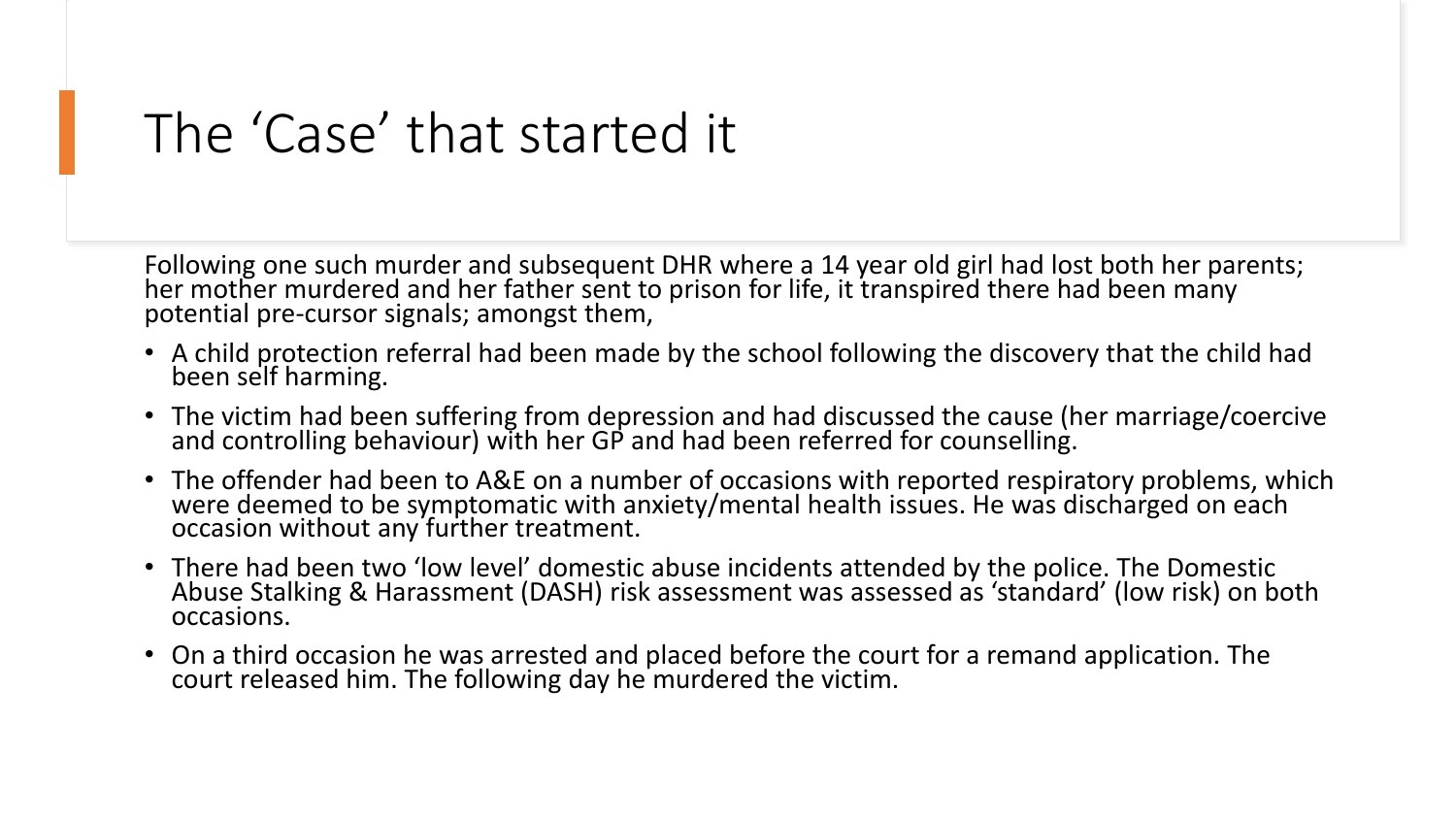Very few previous Police/Health collaborative studies. (None exclusively Domestic Abuse)

- 1. Shepherd et.al. (1987)- the first cross-tracking of violent crime counts in the UK, found that only 11 % of victims recorded by the police attended hospital and only 23% of victims assaulted within the boundaries of the Police division and who had attended the hospital were recorded by the police.
- 2. Sutherland et. al. (2002)- a 6mth study comprising of 1513 cases: 65.6% of offences were recorded exclusively by the Accident and Emergency, (A&E) department and 23.6% were recorded exclusively by police, with only 10.8% recorded by both emergency departments and police. Police data revealed less than a third of the offences, therefore any analysis of the problem would and could not identify the full picture.
- 3. In Denmark, Færgemann et. al. (2006) identified that 74% of men and 69% of women victims of deliberate interpersonal violence attending A&E departments had not reported to police. The other notable finding was albeit Police recorded a steady increase in the frequency of deliberate interpersonal violence during the study period, this was not the case regarding the frequency of A&E attendance. This identifying a consistent pattern of interpersonal violence as far as the health authority was concerned but a changing pattern from police data, perhaps leading to a false analysis of the data in real terms from a policing perspective.

Understanding that single agency data (police) whilst useful is a limited contributor to an explanation of the pattern of serious and lethal IPV……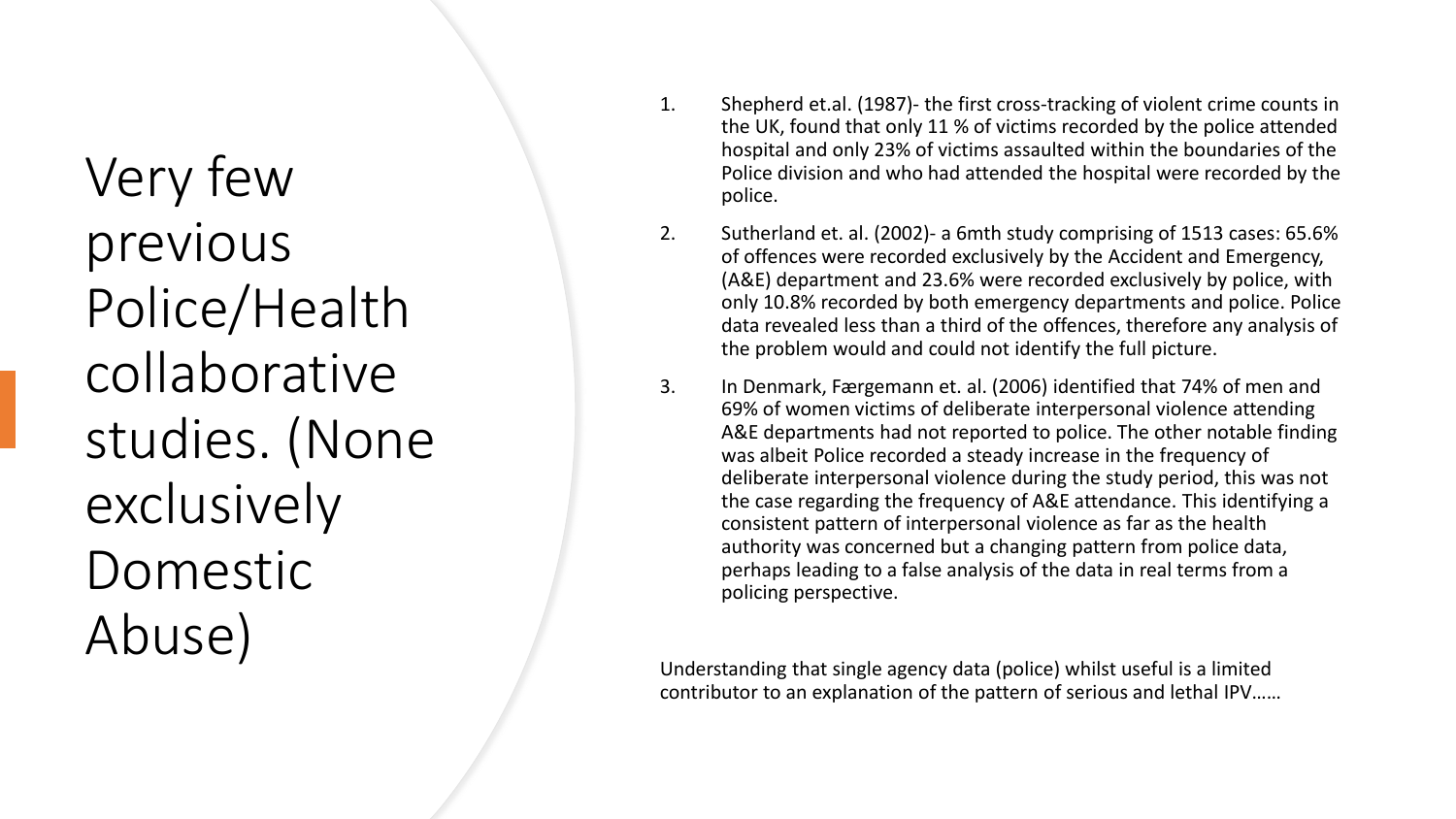#### How Hard Could it be?

There must be data in Health that may identify pre-cursor signals not known to police due to underreporting prior to a lethal or near lethal domestic abuse event. I naively considered;

'How hard can it be to look at and share data with our partners, pre-event rather than post event at a DHR? Surely we are collectively shutting the stable door after the horse has bolted? If we could identify collective pre-cursor 'signals' and knew about it we may be able to save lives and reduce harm'

Well, the answer transpired to be;

'very hard indeed!'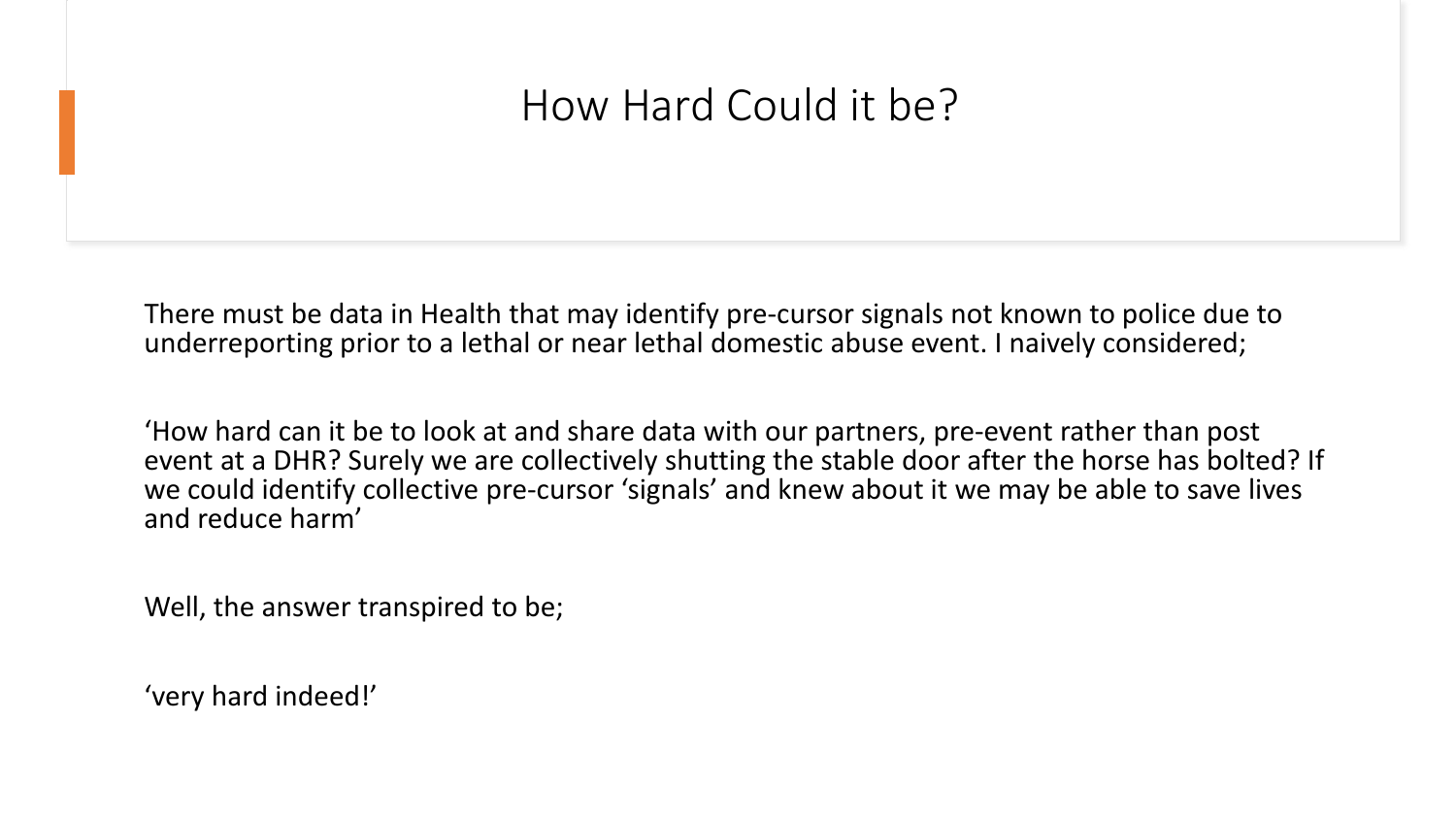#### Dipping my size 9's in the world of academia

A review of the literature in broad terms identified

- Conflicting academic opinion regarding, escalation, repetition, relationship context, and roles within the relationship culminating in DA.
- The systematic study of 'whole family' characteristics, across agencies, where lethal and near lethal IPV occurs, appeared absent.
- The evidence base behind DASH is essentially fragile. Its weakest point is the absence of a large control sample.
- Without a control sample, the scale of false positive risk assessment errors cannot be calculated.
- The DASH assessment uses a single grade on a linear scale to describe multi-faceted threats.
- DASH's evidence base consists exclusively of case studies involving abuse of a female intimate partner victim by a male offender.
- Thornton in Thames Valley, (2011) and Chalkey in Dorset, (2015) respectively, found false negative prediction rates of 80% and 67%, meaning that a DASH 'high risk' prediction had not been made in the majority of serious or fatal, (Acute) IPV cases. Conversely, both found false positive rates of over 99%, (a 'high risk' assessment made and either a low risk or no further offences occur).
- Scholars are consistent in their view regarding the importance of health data analysis in determining potential preliminary risk factors to IPV.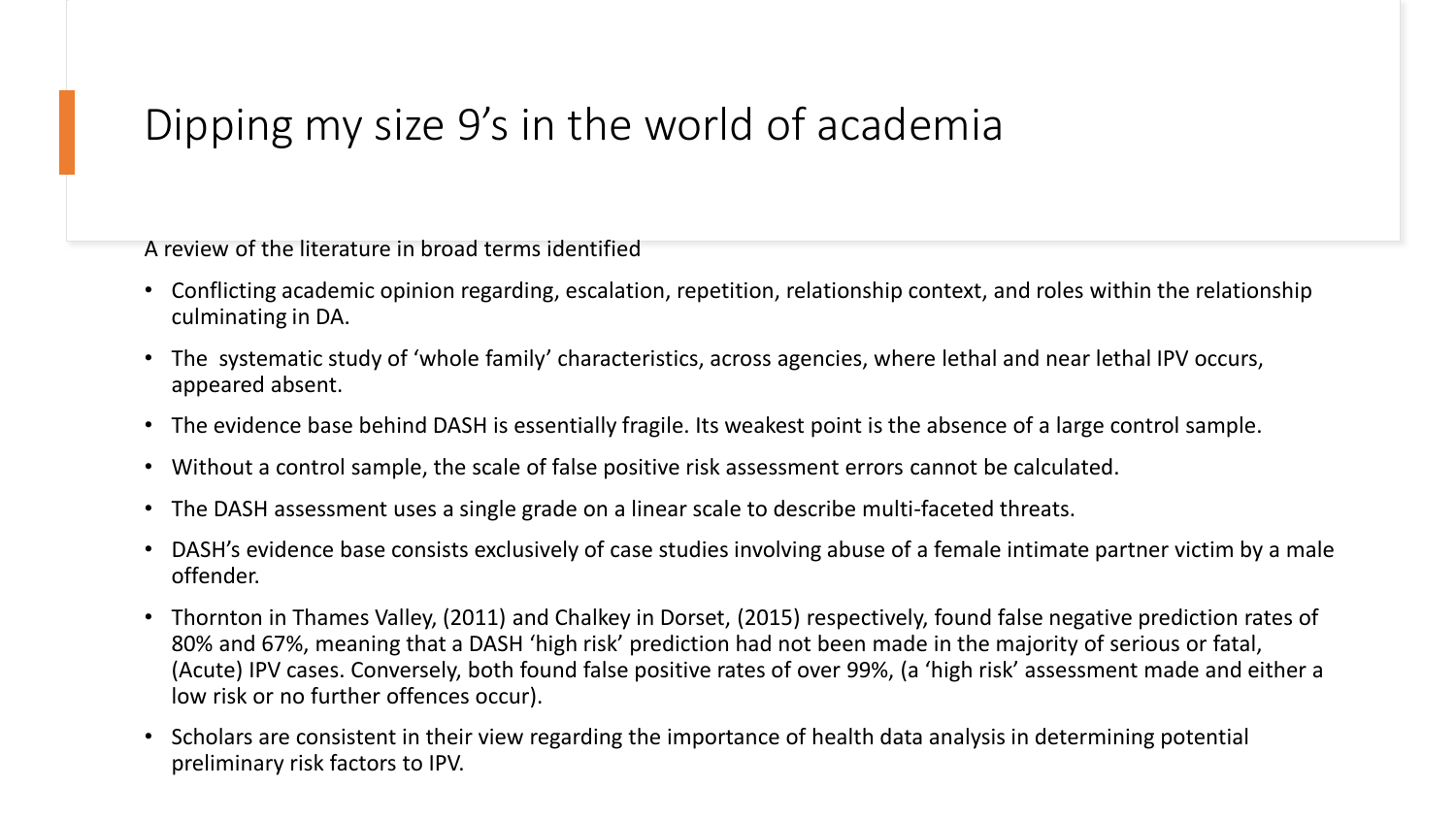## A Case/Control Study

With help from colleagues at Cambridge University I embarked on a two year journey.

To cut a very long story short, despite unwavering support from some colleagues within Public Health and the NHS, the retrospective data from health was not forthcoming, due mainly to differing interpretations of GDPR/DPA 2018, across the trusts from IG leads (some agreed/some didn't).

So initially, I was forced to utilise police data in isolation.

Six years worth of data (1/01/2012- 31/12/2017) comprising of 70 families identified as having suffered lethal/near lethal abuse and a randomly selected control group (n=140) who had suffered lesser domestic abuse. In total 656 individuals derived from three 'Family Unit' types; 'Nuclear Family', 'Childless Family' & 'Other Family'

I continued to pester NHS into releasing, at the very least, A&E data for the study period on a 'one off' data sharing agreement, under the Kent & Medway Information Partnership (KMIP) and completed Data Protection Impact Assessment (DPIA)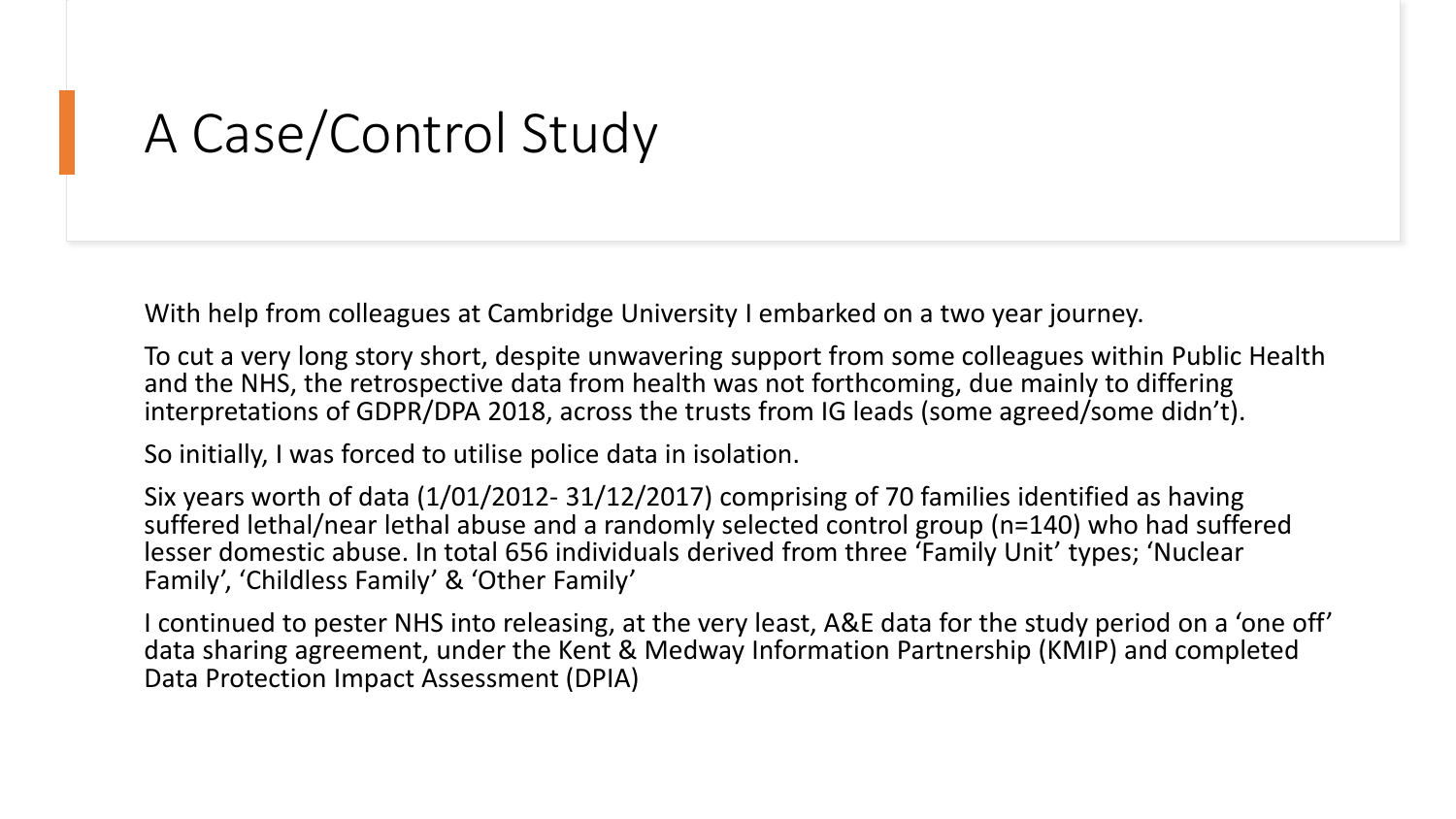# Police Study - Research Questions

- Does exploratory analysis of Police data, in terms of the family as a unit of analysis, identify characteristics within families affected by lethal/near lethal IPV that are more prevalent than in families affected by less harmful domestic abuse?
- How does Police family unit data compare to characteristics identified by current focus on offender/victim through DASH?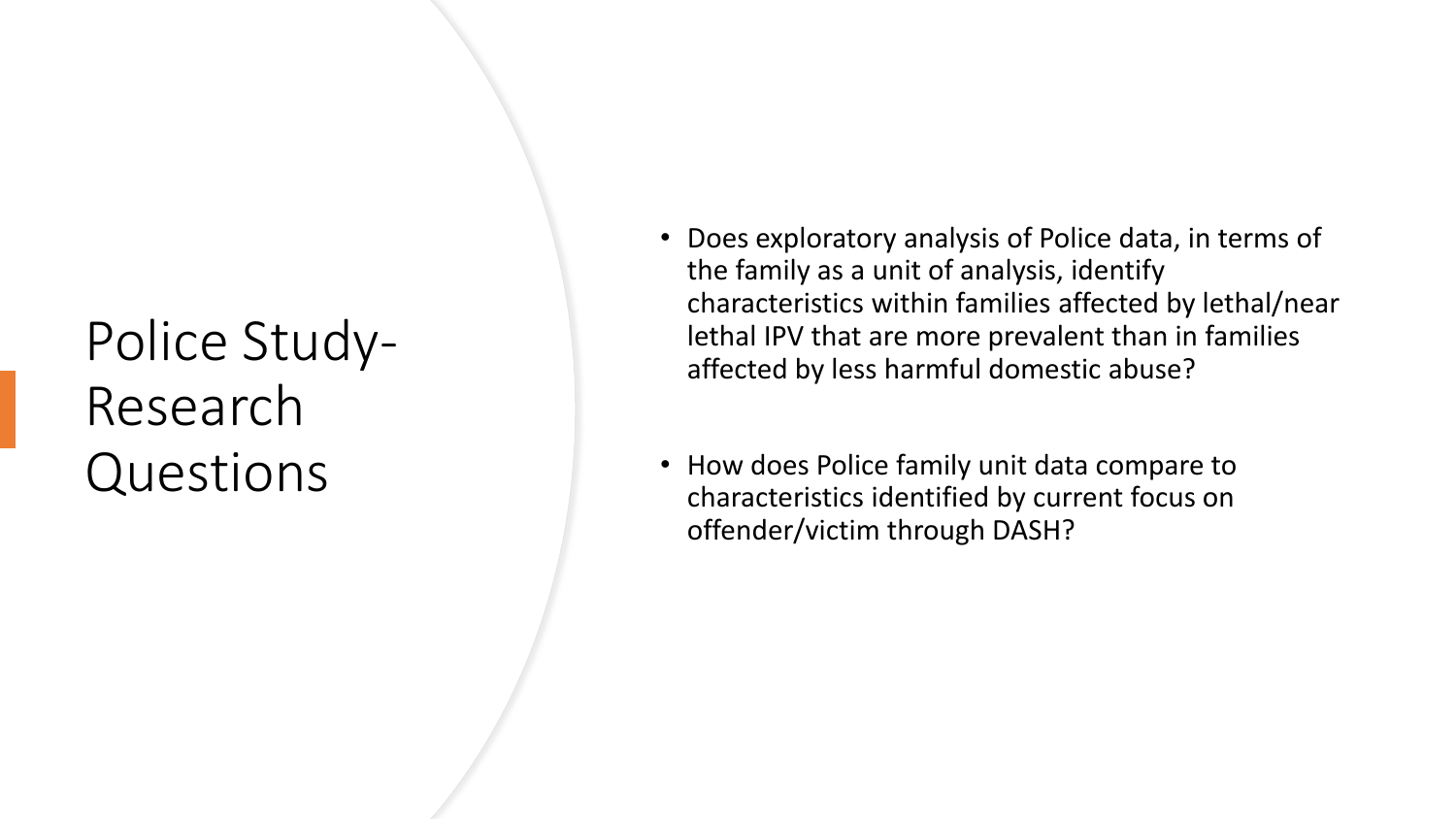# Included Police Variables

Variables in terms of Police data were selected based upon IPV theory and previous longitudinal studies spanning sociodemographic, previous criminal history, ethnicity, psychological characteristics, developmental and relationship characteristics.

The variables were family and family member focused as opposed to exclusively victim/offender. Additionally, variables defining family structure and type were included

| <i>ouuuden lugi aprillo vanaules</i> |                                                                    |
|--------------------------------------|--------------------------------------------------------------------|
| Index of Multiple Deprivation, (IMD) | % more than in other Lower Super Output Area, (LSOA)               |
| <b>IMD Deprivation</b>               | % less than in other LSOA                                          |
| <b>Victim Variables</b>              |                                                                    |
| Victim                               | Age at date of offence                                             |
| Victim                               | Gender                                                             |
| Victim                               | In paid employment                                                 |
| Victim                               | Not in paid employment                                             |
| <b>Offender Variables</b>            |                                                                    |
| Offender                             | Age at date of offence                                             |
| Offender                             | Gender                                                             |
| Offender                             | In paid employment                                                 |
| Offender                             | Not in paid employment                                             |
| Victim/Offender Variables            |                                                                    |
| Victim/Offender                      |                                                                    |
| Victim/Offender                      | Intimate partners                                                  |
| Victim/Offender                      | Age gap                                                            |
|                                      | Number of children                                                 |
| Children Variables                   |                                                                    |
| Children<br>Children                 | Age of oldest child at time of offence                             |
|                                      | Age of youngest child at time of offence                           |
| Children                             | Mean age of children at time of offence<br>Number of male children |
| Children                             | Number of female children                                          |
| Children<br>Children                 |                                                                    |
|                                      | Mixed sex children                                                 |
| <b>Family Variables</b>              |                                                                    |
| Family                               | <b>Biological Father</b>                                           |
| Family                               | <b>Biological Mother</b>                                           |
| Family                               | Not Biological Father                                              |
| Family                               | Not Biological Mother                                              |
| Family                               | Family mean age                                                    |
| Family                               | Prior DASH report                                                  |
| Family                               | Prior DASH score                                                   |
| Family                               | Type - Nuclear Family, (NF)                                        |
| Family                               | Type - Childless Family, (CF)                                      |
| Family                               | Type - Other Family, (OF)                                          |
| Family                               | Number in household, (HH)                                          |
| Family                               | Number in HH & elsewhere                                           |
| Family                               | Living elsewhere                                                   |
| Family                               | Unknown where living                                               |
| Family                               | Number white North European, (NE)                                  |
| Family                               | Number other than white NE                                         |
| Family                               | Number mixed ethnicity                                             |
| Pre-event Offending Variables        |                                                                    |
| Victim                               | Any violence                                                       |
| Victim                               | <b>Other Crime</b>                                                 |
| Offender                             | Any Violence                                                       |
| Offender                             | Other crime                                                        |
| Victim/Offender                      | Domestic abuse between                                             |
| Family                               | Cumulative violence                                                |
| Family                               | Domestic abuse related                                             |
| Physiological Variables              |                                                                    |
| Family                               | Suicide/suicidal markers                                           |
| Family                               | Mental health markers                                              |
| Referral Variables                   |                                                                    |
| Family                               | Adult protection                                                   |
| Family                               | Child protection                                                   |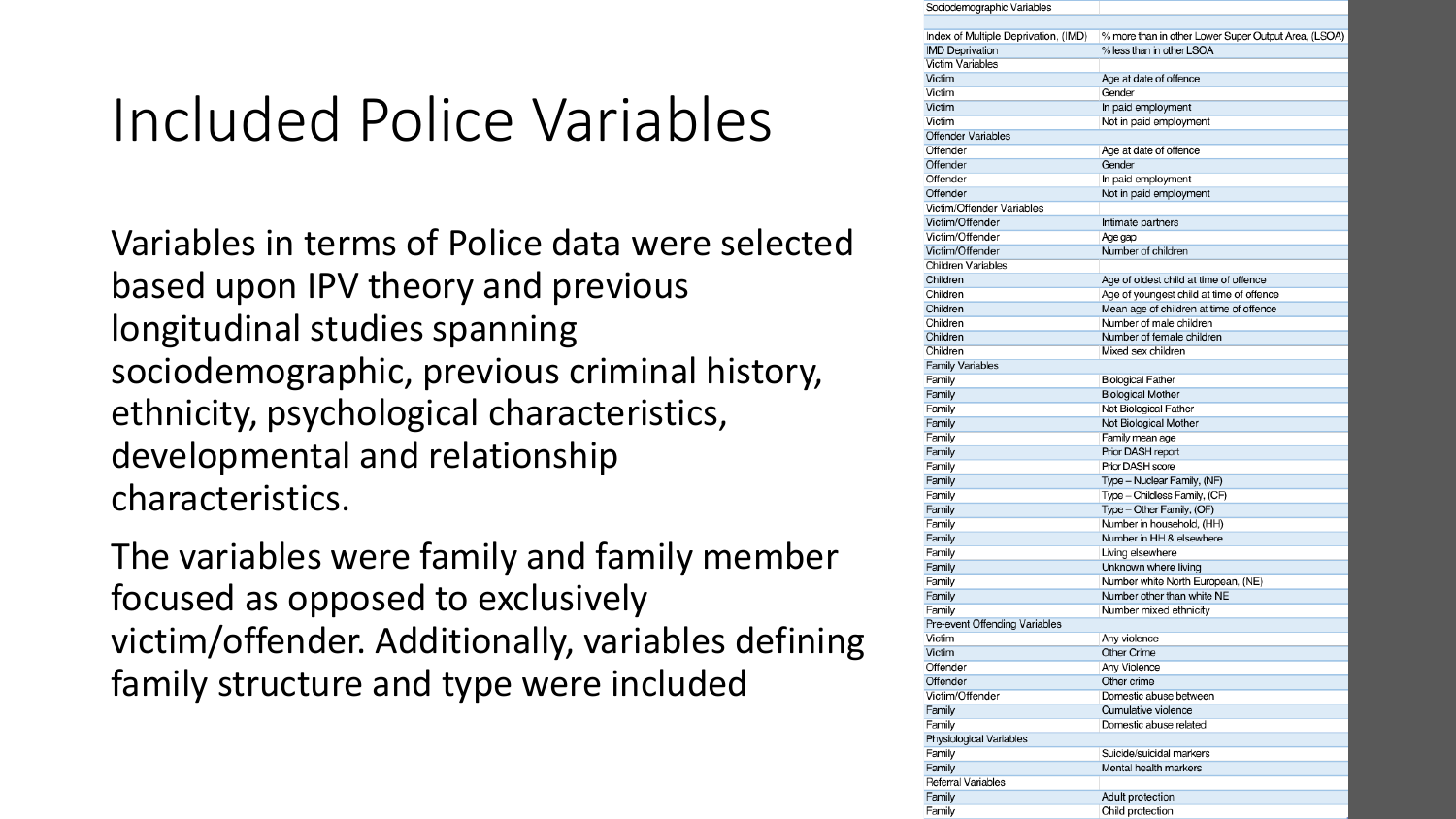# Insights from the Police Data

- Female victims represented 84% of victims in lethal/near lethal, (Acute) cases
- 76 % of offences in the Acute cases were committed in areas where deprivation, (IMD) was higher than other areas in England & Wales, (LSOA)
- 57% of the Acute case families had not had any previous risk assessment (RA) regarding DA- a reliance on DASH RA to focus on prior contact missed over half of the Acute cases.
- In 4% of contact cases, a DASH RA was not completed/missing.
- 87% of murders were missed due to no prior police contact & therefore no DASH RA
- Where DASH RA was completed only 33% of the acute cases were previously determined as 'High Risk' – A 67% false negative rate
- Conversely across the 'whole' population where DASH RA was completed at 'High Risk' (n=13,178), only 10 of those assessed as such resulted in an acute case – a 99.92% false positive rate
- The above reflecting previous studies in three other policing areas

| <b>Force</b>     | <b>Study</b><br><b>Date</b> | <b>No prior</b><br><b>RA</b> rate | <b>False</b><br><b>Negative</b><br>Rate |
|------------------|-----------------------------|-----------------------------------|-----------------------------------------|
| <b>Kent</b>      | 2018                        | 57%                               | 67%                                     |
| <b>Dorset</b>    | 2015                        | 37%                               | 67%                                     |
| <b>TVP</b>       | 2011                        | 55%                               | 80%                                     |
| <b>Hampshire</b> | 2011                        | 48%                               | 80%                                     |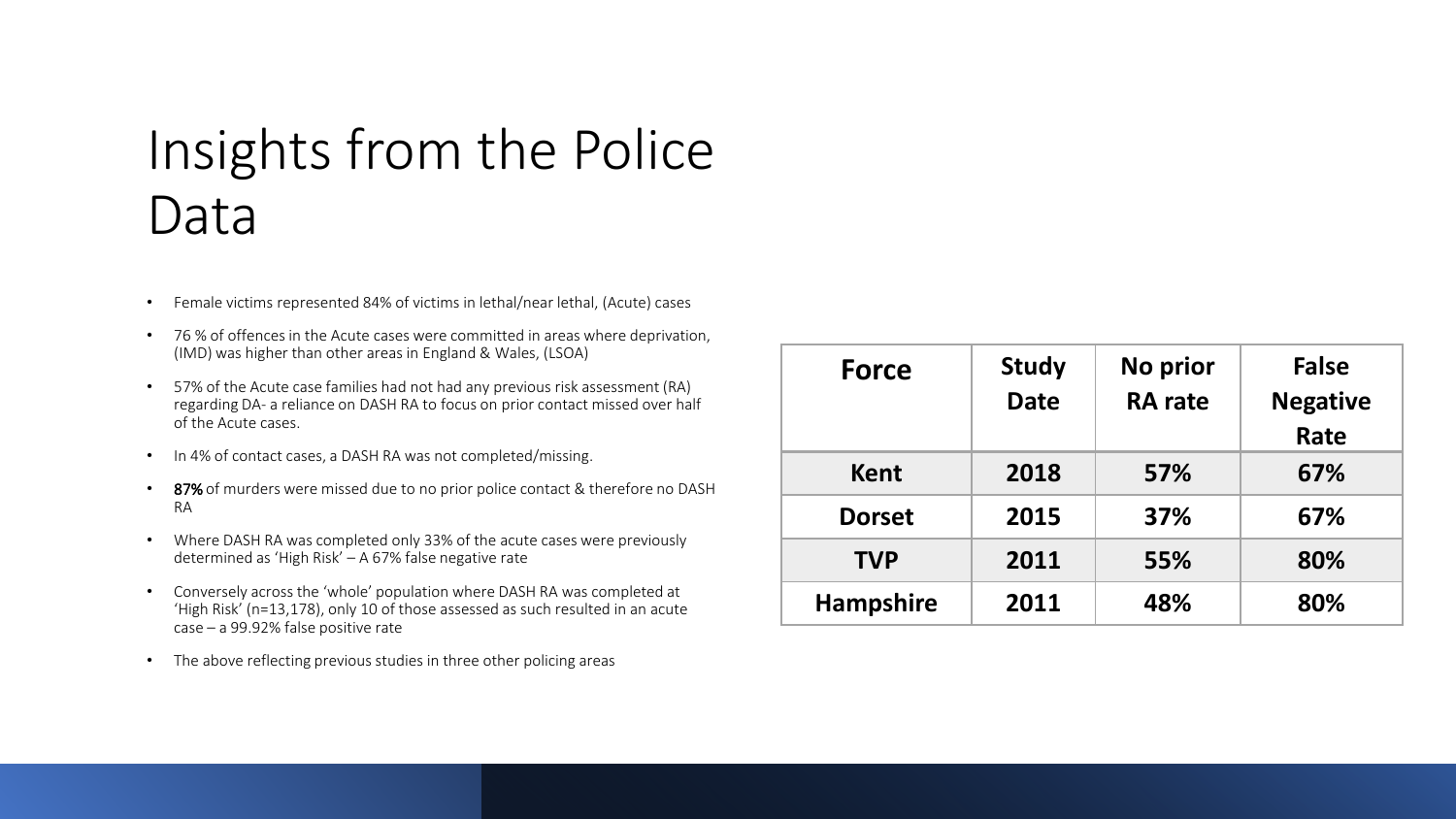#### Potential Predictive Characteristics through the 'Family Lens' Case/Control comparison

#### Significant Results: t-tests

| <b>Variable</b>                                       | <b>Case</b>  | <b>Case Group</b>     | Control      | <b>Control</b>  | P            | Cohen's d     |
|-------------------------------------------------------|--------------|-----------------------|--------------|-----------------|--------------|---------------|
|                                                       | <b>Group</b> | <b>Standard</b>       | <b>Group</b> | <b>Group SD</b> | <b>Value</b> | <b>Effect</b> |
|                                                       | <b>Mean</b>  | <b>Deviation (SD)</b> | <b>Mean</b>  |                 |              | <b>Size</b>   |
| <b>Other Crime</b><br>Victim (non-<br>violent)        | 0.64         | 1.143                 | 0.24         | 1.240           | < 0.025      | 0.3           |
| <b>Previous</b><br><b>Violence</b><br><b>Offender</b> | 0.74         | 1.059                 | 0.27         | 0.687           | < 0.001      | 0.5           |
| <b>Prior Incidence of</b><br>DA-<br>Victim/Offender   | 0.19         | 0.392                 | 0.05         | 0.277           | < 0.004      | 0.4           |
| <b>Biological</b><br><b>Father</b>                    | 0.71         | 0.998                 | 1.09         | 1.054           | < 0.027      | $-0.3$        |
| <b>Cumulative</b><br><b>Family Violence</b>           | 0.63         | 1.066                 | 0.05         | 0.277           | < 0.001      | 0.5           |

#### Significant Results: chi square tests

| <b>Variable</b>         | <b>Case Group</b> | <b>Control Group</b> | <b>P</b> Value | Odds Ratio (OR) |
|-------------------------|-------------------|----------------------|----------------|-----------------|
|                         | No. (%)           | No. (%)              |                |                 |
| <b>Childless</b>        | 25(35.7)          | 14(10)               | < 0.001        | 4.8             |
| <b>Families</b>         |                   |                      |                |                 |
| <b>Other Families</b>   | 7(10)             | 52(37.1)             | < 0.001        | 0.19            |
| Suicide/Suicidal        | 11(15.7)          | 6(4.3)               | < 0.004        | 4.16            |
| ideation                |                   |                      |                |                 |
| <b>Mental Health</b>    | 14 (20)           | 8(5.7)               | < 0.001        | 5.5             |
| <b>Child Protection</b> | 20(28.6)          | 6(4.3)               | < 0.001        | 8.93            |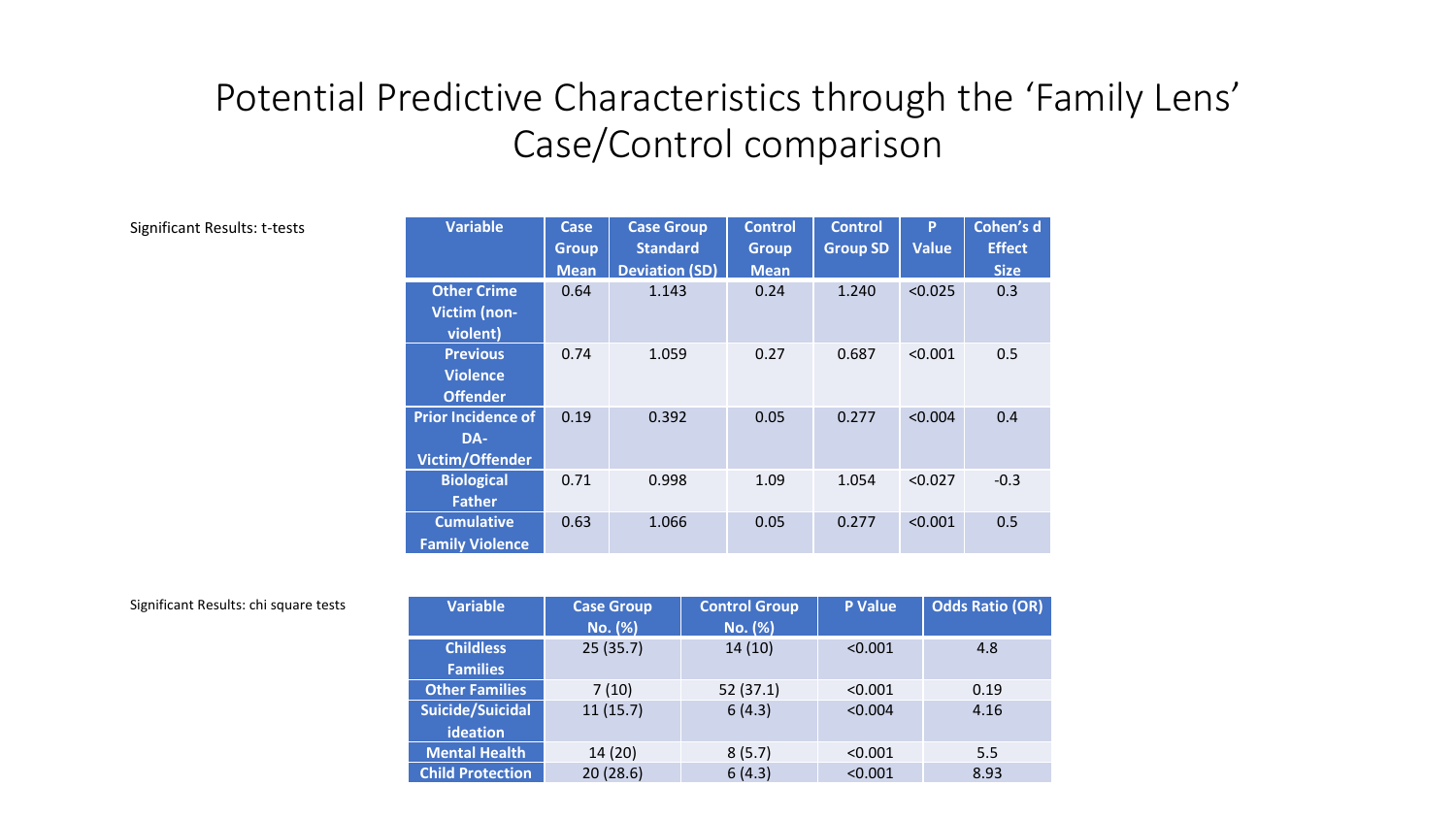# So What?

- Findings centered on single agency data will continue to frustrate the identification of a more complete assessment of the IPV/DA paradigm in Kent.
- The external validity of these results cannot be ignored as they span diverse and separate social, economic, demographic and geographic areas. The importance of Health data as a key contributor to such forecasting technology cannot be understated when considered against the prevalence of underreporting to Police. This study - 57% of families no prior DA report/RA before a lethal or near lethal offence of IPV. Nationally the ONS (2017) report that only 1:5 IPV offences are reported to Police.
- Can police and partner agencies continue to jointly participate with ever increasing referrals of 'high risk' cases in what appears from a growing evidence base to be a flawed practice? Perhaps a taxonomy of classification across different categories with tailored preventative strategies dependent upon the abuse type requires serious consideration.
- Police can only gauge levels of frequency and escalation based upon what is reported to them, perhaps only 20% of IPV offences, (ONS, 2017).
- 83% of DHR reviews included in this research identified a background of mental health, suicidal ideation, previous offender violence and adult or child protection referrals, often not shared between agencies or known to police before the fatal event.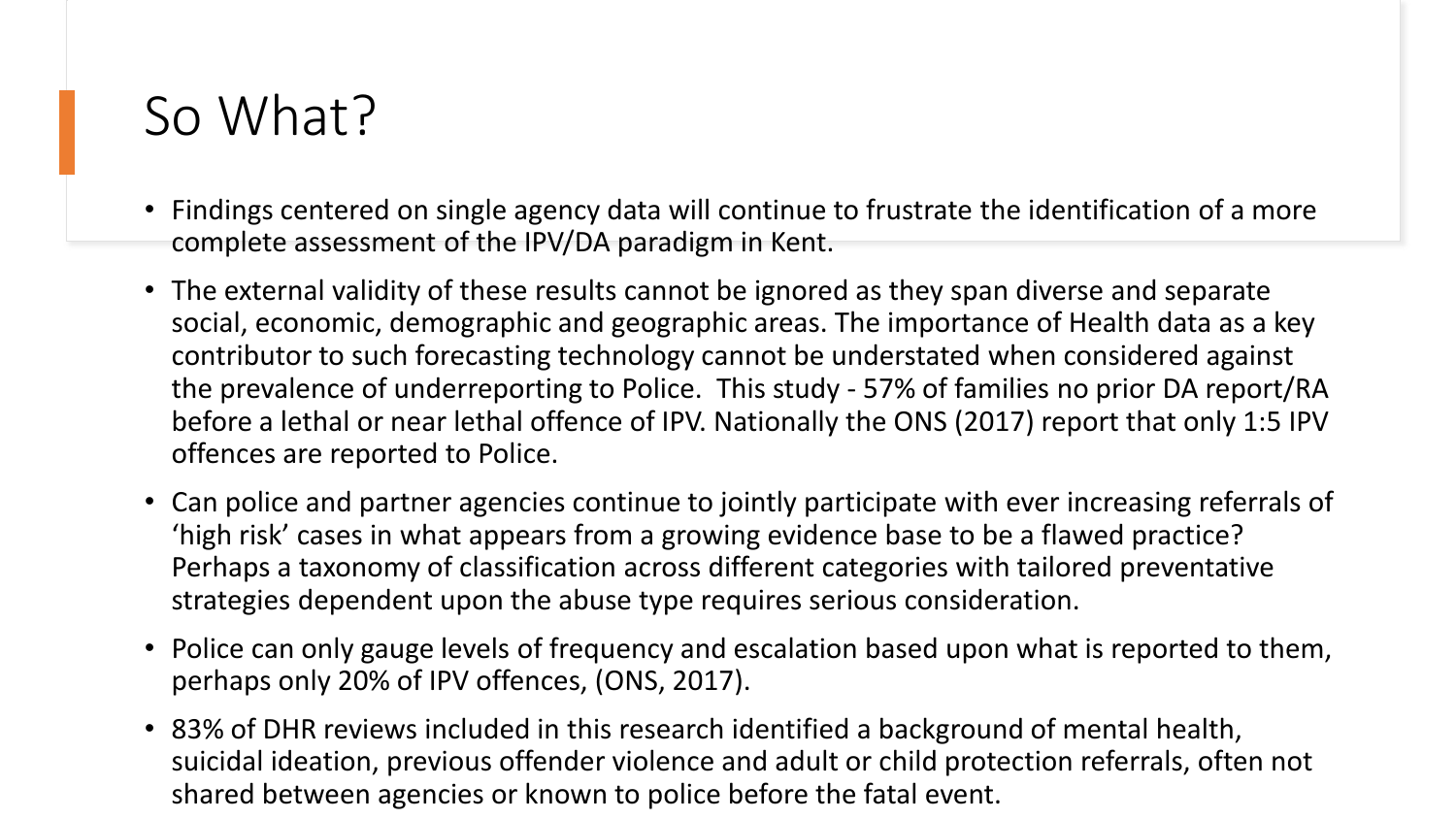# The Joys of GDPR/DPA 2018

On behalf of Kent Police the advance to National Health Information Governance (IG) leads across the four Acute Health Trusts concerned was that,

- Kent Police have adequate powers to sponsor the research under the 'law enforcement' purpose of prevention in accordance with section 31 DPA (2018).
- The processing will be necessary for the performance of a task carried out in the public interest in accordance with Article 6 (paragraph 1e GDPR).
- The processing of personal data for law enforcement purposes is lawful if the processing is necessary for the performance of a task carried out for that purpose by a competent authority in accordance with Part 3 Chapter 2 (s.35(1) & (2)(b), DPA 2018).

And….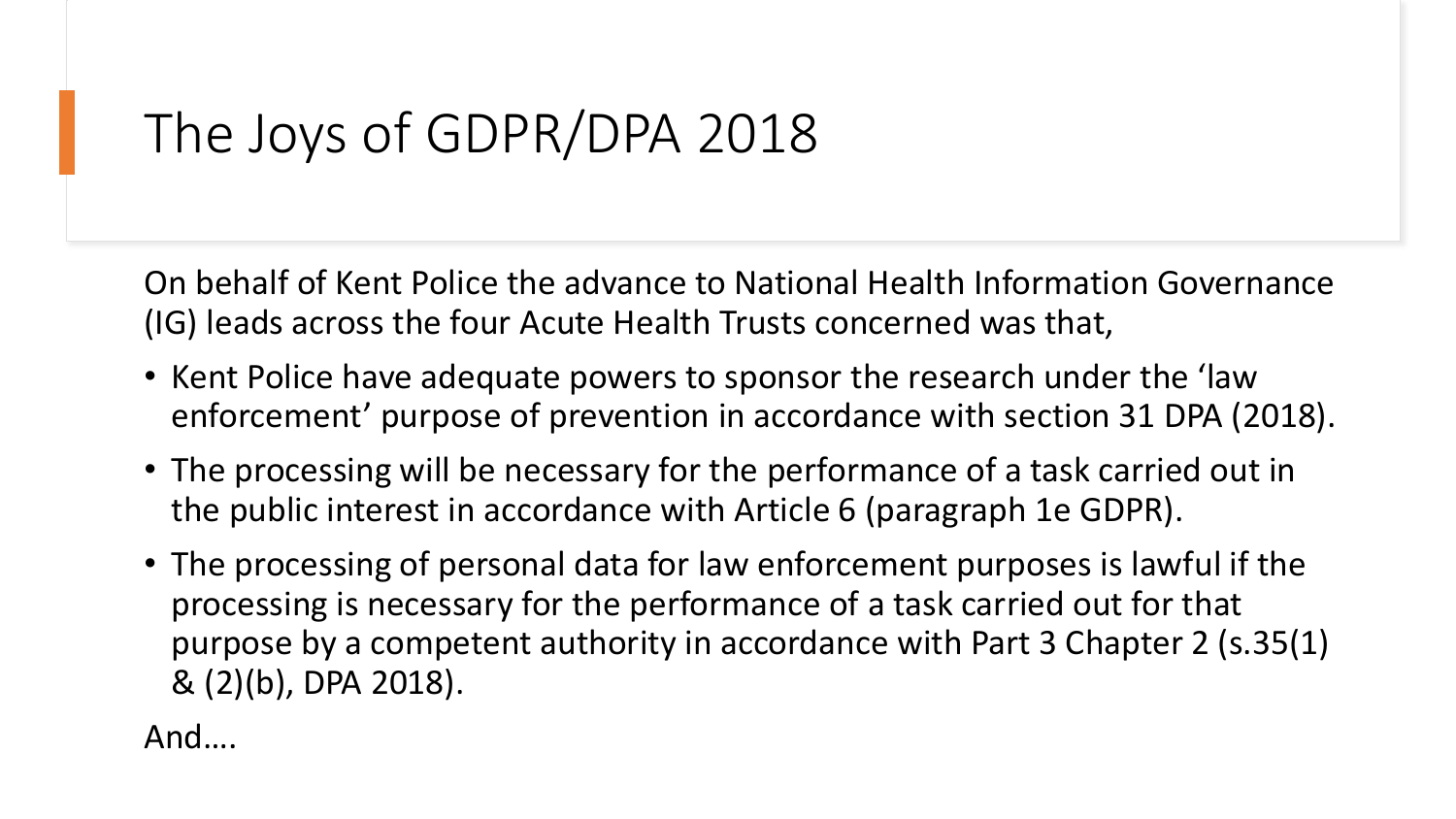### The 'Joys' continued…

In terms of sensitive processing (Pt.3 Ch.2 s.35(3) DPA 2018)

- The intended processing is strictly necessary for the law enforcement purpose, and meets one of the conditions in Schedule 8 (DPA 2018)
- Kent Police has an appropriate policy document in place (Pt.3 Ch.2 s.35(5)(a-b), DPA 2018).
- The processing of special category data (health) is necessary for reasons of substantial public interest, Article 9 (paragraph 2g, GDPR, DPA 2018) namely, prevention and detection of crime, and protecting the public from the effects of crime.
- The processing is necessary for scientific research in accordance with Article 89(1) (GDPR, DPA 2018) which states that it shall be proportionate to the aim pursued with respect for the fundamental rights and interests of the data subject in accordance with Article 9 (para 2j GDPR, DPA 2018).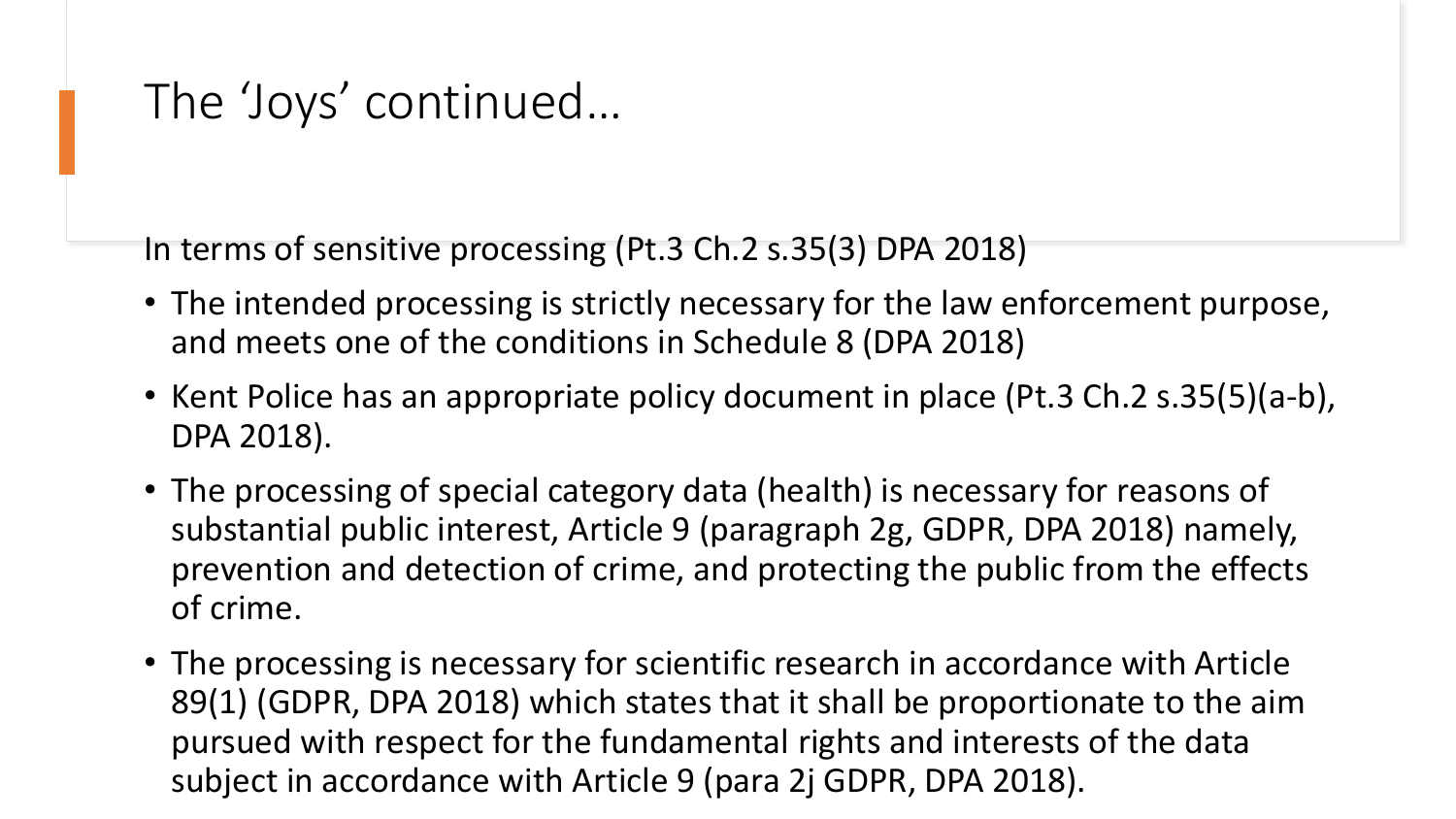The argument proffered by Kent Police to conduct the research was

- That the public interest task (Article 6, GDPR) derived from the prevention of lethal/near lethal intimate partner violence (IPV).
- The substantial public interest (Article 9, GDPR) to allow for the processing of special category data (health) was the potential to invoke police/partner intervention (as a subsequence of processing and analysis of the data), prior to a lethal/near lethal IPV event occurring in the future.
- It was deemed proportionate in terms of the historical, statistical scientific research purposes (Article 89(1)), as the ultimate aim is to save lives and prevent serious harm (Article 9, GDPR).
- In terms of research purposes, where the processing of personal data is complicit with scientific, historical or statistical purposes the right to object is more restricted. Article 21(4) (GDPR, DPA 2018)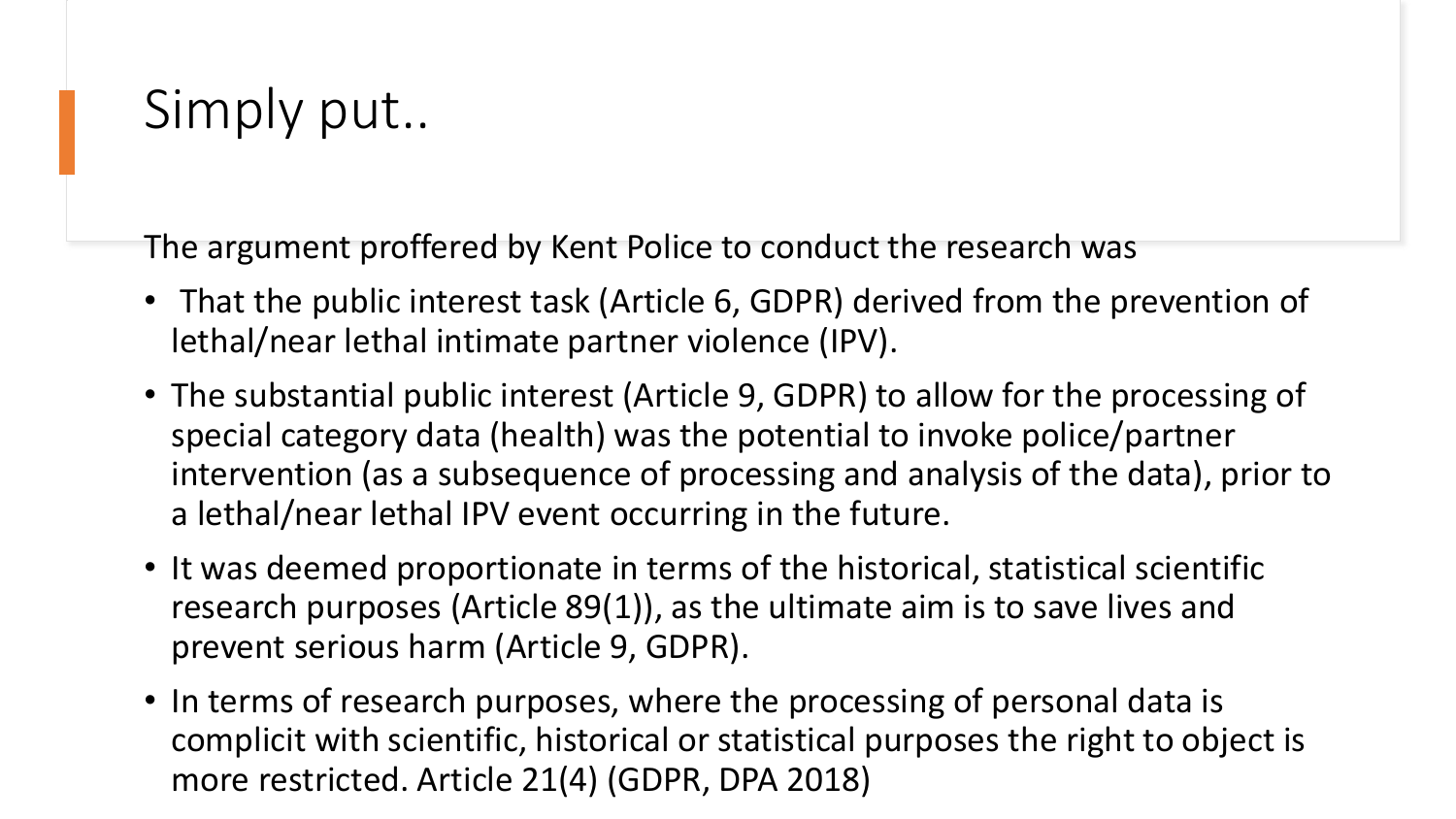# The Sticking Points & Final Outcome

- The interpretation of data protection law and guidance is subjective; there is rarely only one way to interpret it.
- Discord and disagreement not only in terms of the interpretation of the legal basis to share data but also in terms of the status of the research- 'Medical Research' or 'Scientific Research'. (Police view; the sponsor (Kent Police) is not performing 'medical research' in terms of any clinical intervention but 'scientific research' in pursuit of a law enforcement / prevention purpose).
- Differing interpretation of terms 'necessary' and 'substantial public interest' as determined by Schedule 1, Part 2 section 10 DPA (2018). The ICO was unable to help with any examples of judicial interpretation of 'necessary' or 'substantial public interest'.
- Following over two years of negotiation culminating in presentation and endorsement from the Kent Database Ethics Committee, East Kent Trust Caldicott Guardian and Senior Information Risk Officer (SIRO), the proposal was presented to the East Kent Trust Executive Management Team to resolve the disagreement within the organisation. The Executive Management Team subsequently approved the research at East Kent. Two of the other three Trusts subsequently came on board.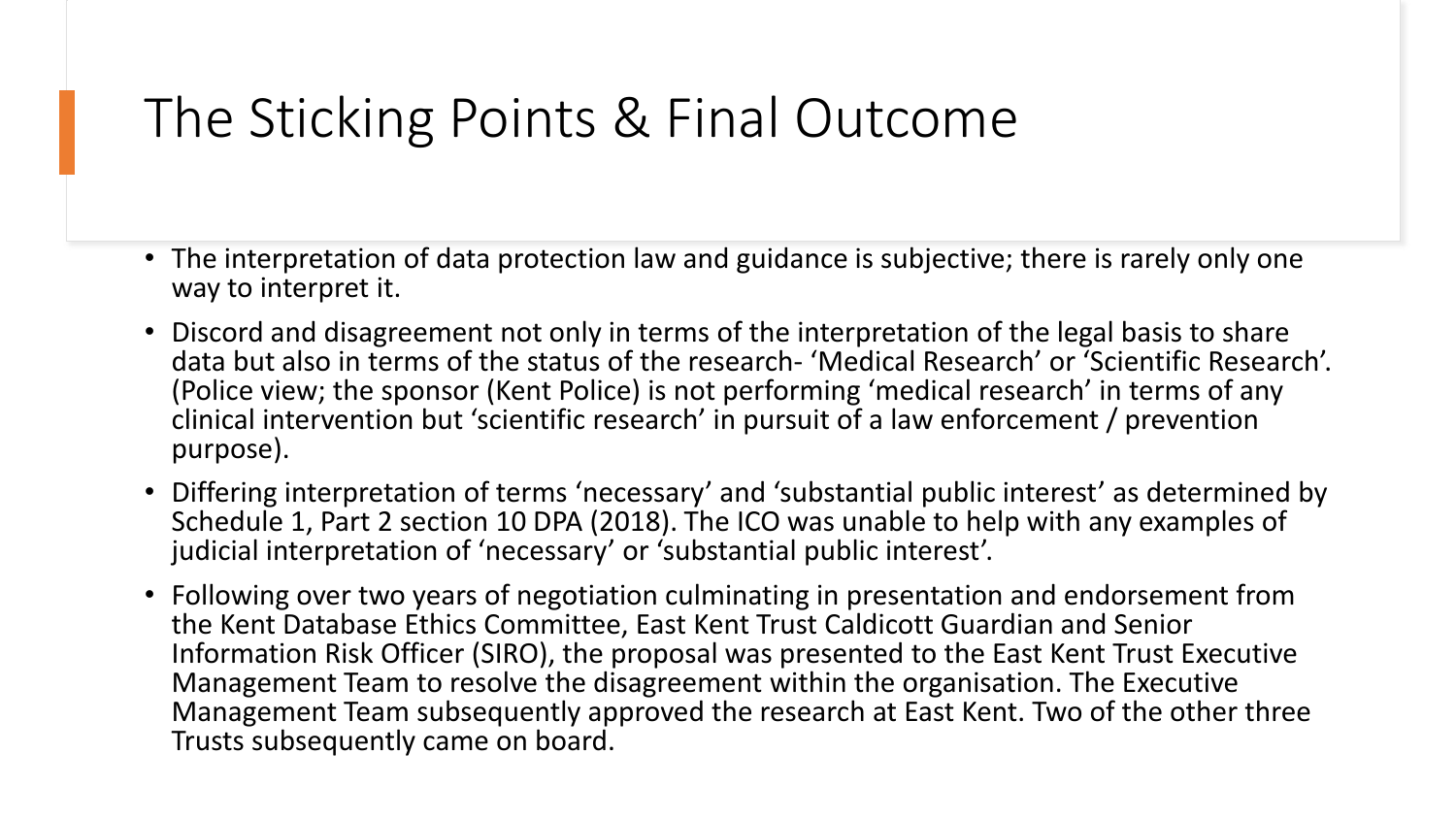#### The 'one off' Exchange Protocol

Following completion of the DPIA (1&2) and confidentiality agreements the data exchange took place.

A limited amount of police data was supplied to each of the three participating National Health Service (NHS) Acute Trusts in Kent and Medway through the regional warehouse team, Health Informatics Service Business Intelligence (HISBi)

This was to facilitate matching and included; forenames, surnames, dates of birth, home postcode from all family members in the 210 cases

The data was matched, anonymised and returned via assigned unique reference numbers (URNs). All identifiable data was destroyed following transfer.

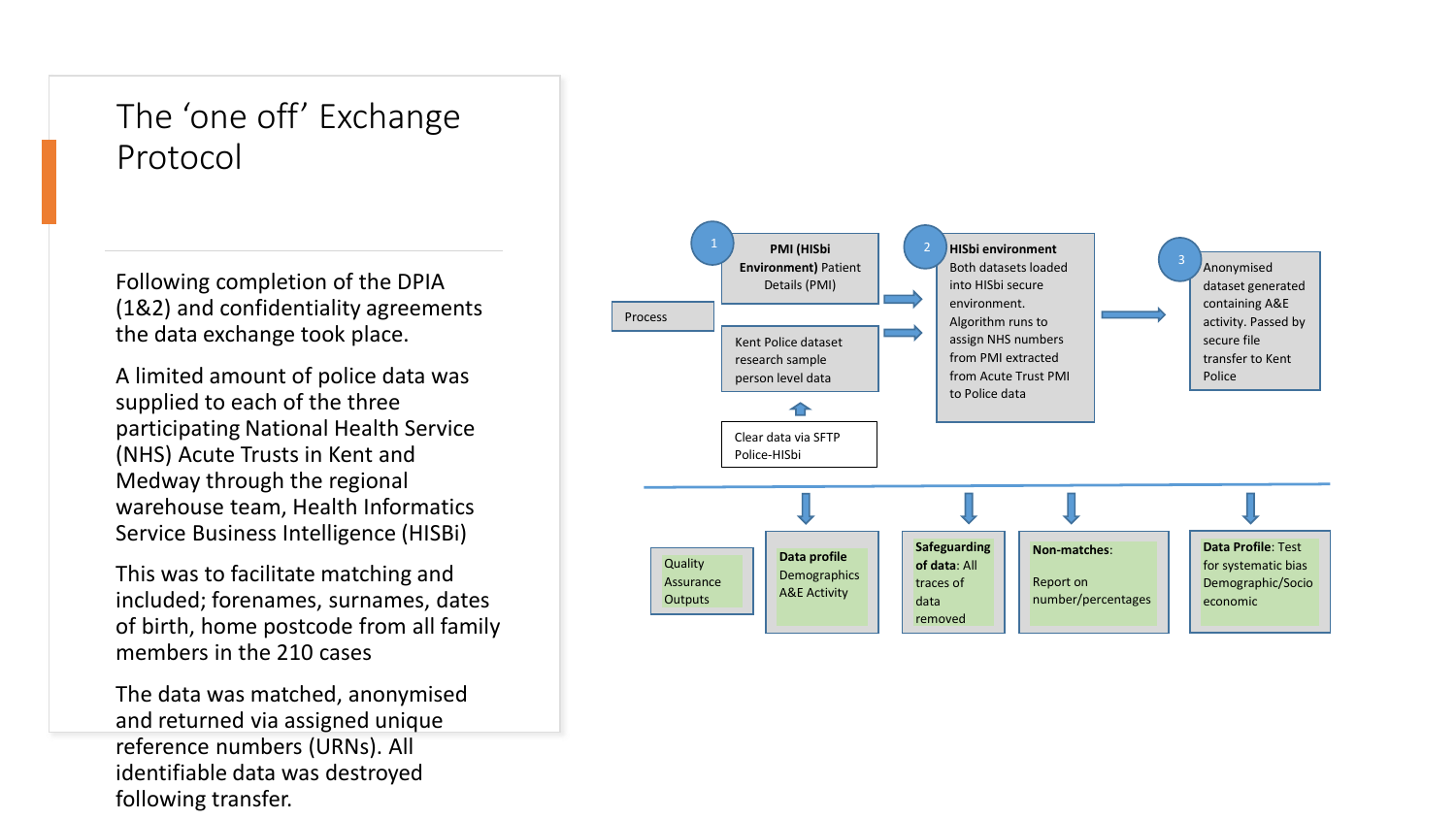# Included A&E Variables

Having matched the police and health datasets comparative descriptive and correlational statistics were performed.

Part one looks to understand how much knowledge police had of families that went on to have a future domestic incident and how much health knew via A&E data.

Part two seeks to identify differences in police and health data between the lethal/near lethal group and the lesser harm group to see what criteria may be used to identify higher risk. This remains a work in progress.

| <b>Variable</b>                          | <b>Type</b>                     |
|------------------------------------------|---------------------------------|
| <b>Cohort (case/control group)</b>       | <b>Binary</b>                   |
| <b>Patient ID</b>                        | Categorical (matching criteria) |
| Family unique reference number (URN)     | <b>Primary Key</b>              |
| <b>Individual URN</b>                    | <b>Primary Key</b>              |
| <b>Police Event Date</b>                 | Date                            |
| <b>Age</b>                               | Age Band                        |
| <b>LSOA Code</b>                         | Categorical                     |
| <b>Care Provider</b>                     | Categorical                     |
| <b>Attendance Number</b>                 | <b>Primary Key</b>              |
| <b>Arrival Date</b>                      | Date                            |
| <b>Arrival Time</b>                      | Time                            |
| <b>Referral Source</b>                   | <b>Primary Key</b>              |
| <b>Attendance Type (Ambulance/other)</b> | <b>Binary</b>                   |
| <b>Attendance Reason</b>                 | Categorical                     |
| <b>Complaint</b>                         | Categorical                     |
| <b>Diagnoses</b>                         | Categorical                     |
| Investigation                            | Categorical                     |
| <b>Treatment</b>                         | Categorical                     |
| <b>Disposal</b>                          | Ordinal                         |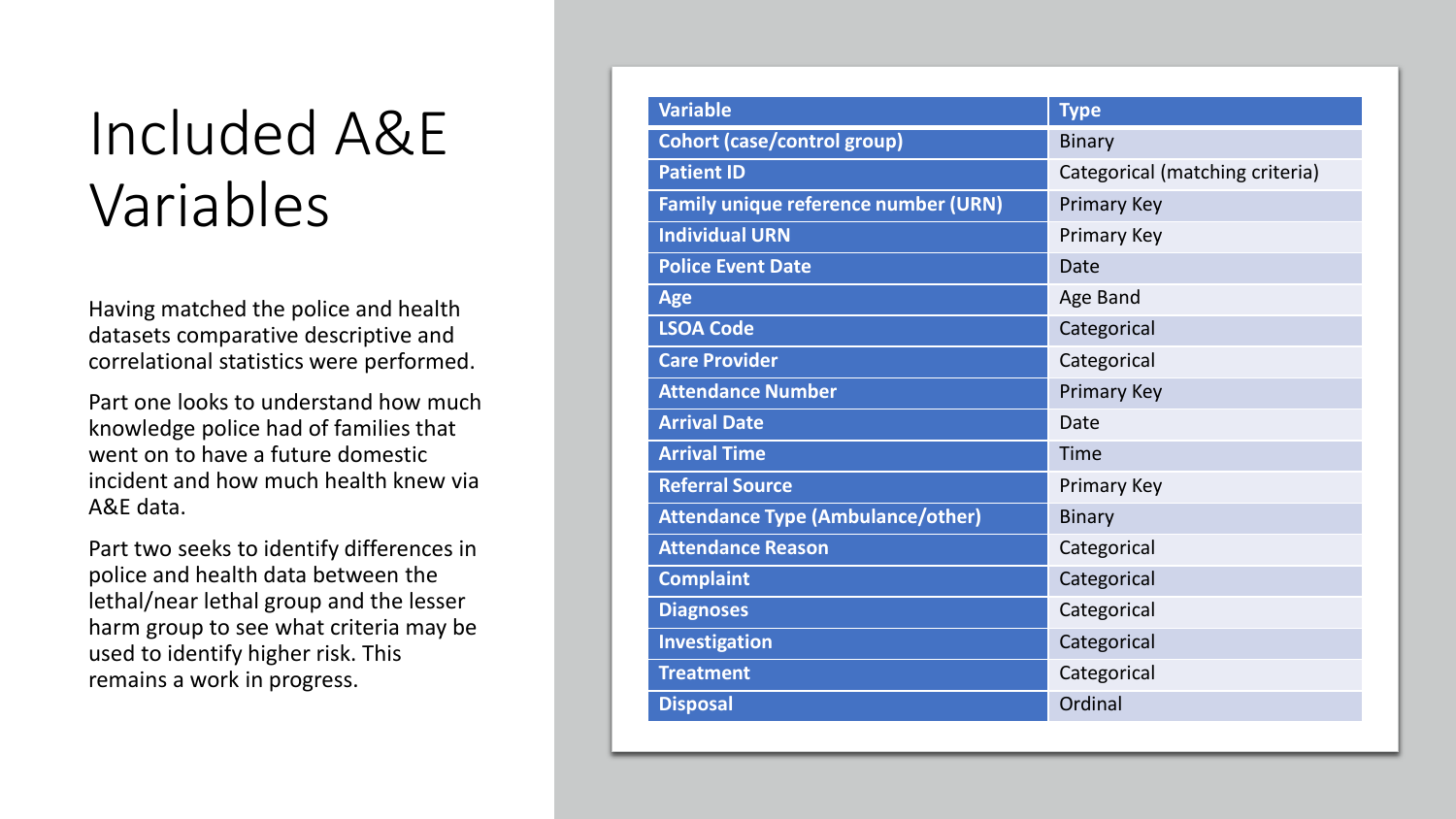#### Insights (so far- Part 1) from combined Police/Health data



The proportion of families where a member attends A&E is not the same  $(X2 = 6.659, p<0.01)$ .

Over 70% of Case Group families attended A&E at least once and over a third (34.3%) attended at least 4 times.

Just over half the Control Group families attended at least once (52.9%) and only 9% attended 4 or more times

The maximum number of visits in the 12 months preceding a lethal or near lethal incident by a single family was 21

*Comparative Percentage Accident and Emergency visits between Case and Control groups*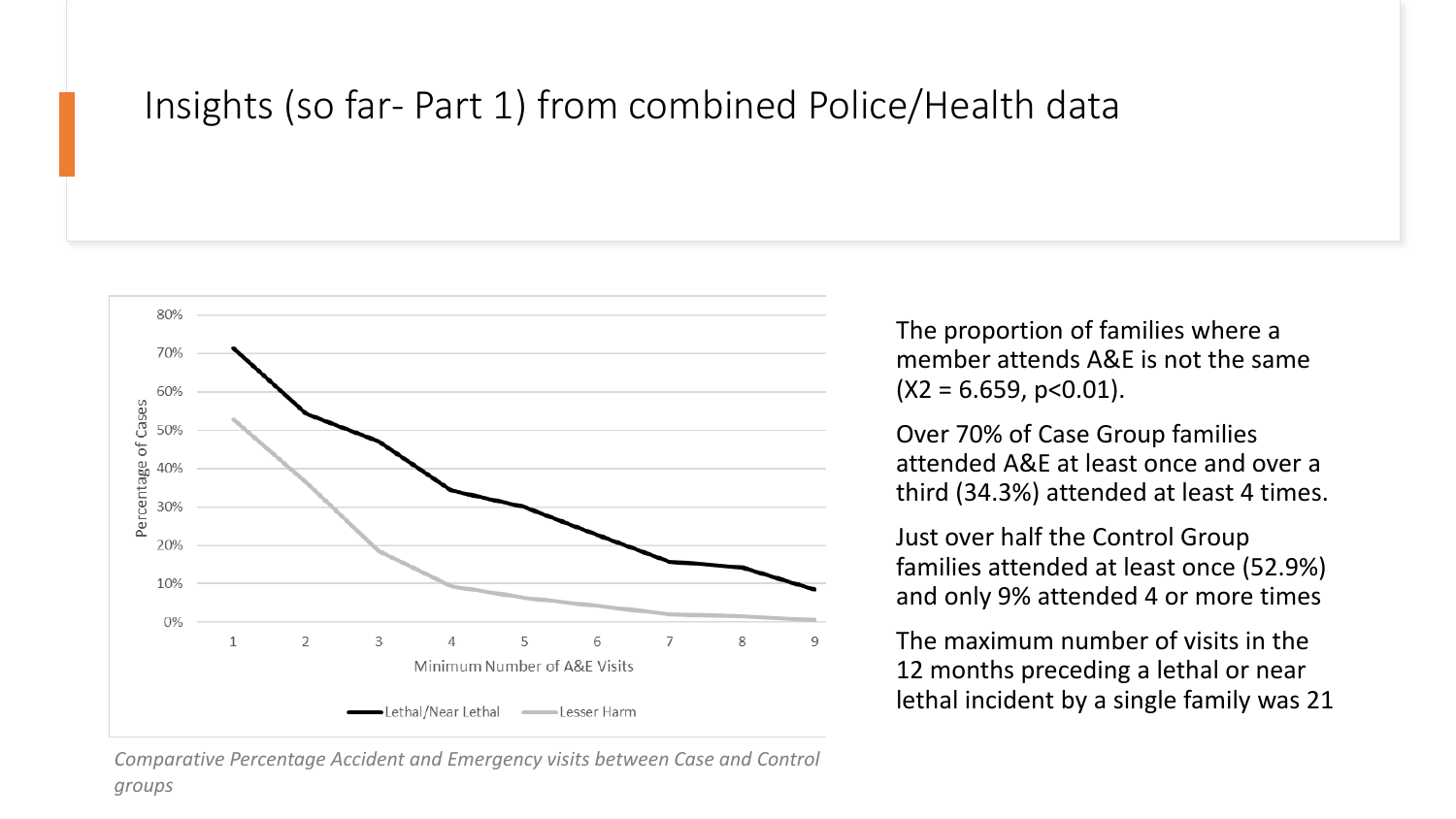# Disposal

This fell into three broad categories; hospital admission, referrals and no further action.

Given the frequency of attendance of some families these are not exclusive groups.

Those in the lethal/near lethal group experienced hospitalisation at over twice the rate of those who later experienced lesser domestic harm.

|                              | <b>Hospital</b><br><b>Admission</b> | <b>No</b><br><b>Further</b><br><b>Action</b> | <b>Referral</b> | <b>Total</b><br>(n) |
|------------------------------|-------------------------------------|----------------------------------------------|-----------------|---------------------|
| Lethal/Near<br><b>Lethal</b> | 40.00%                              | 78.00%                                       | 58.00%          | 50                  |
| <b>Lesser Harm</b>           | 17.57%                              | 87.84%                                       | 41.89%          | 74                  |
| <b>Total</b>                 | 26.61%                              | 83.87%                                       | 48.39%          | 124                 |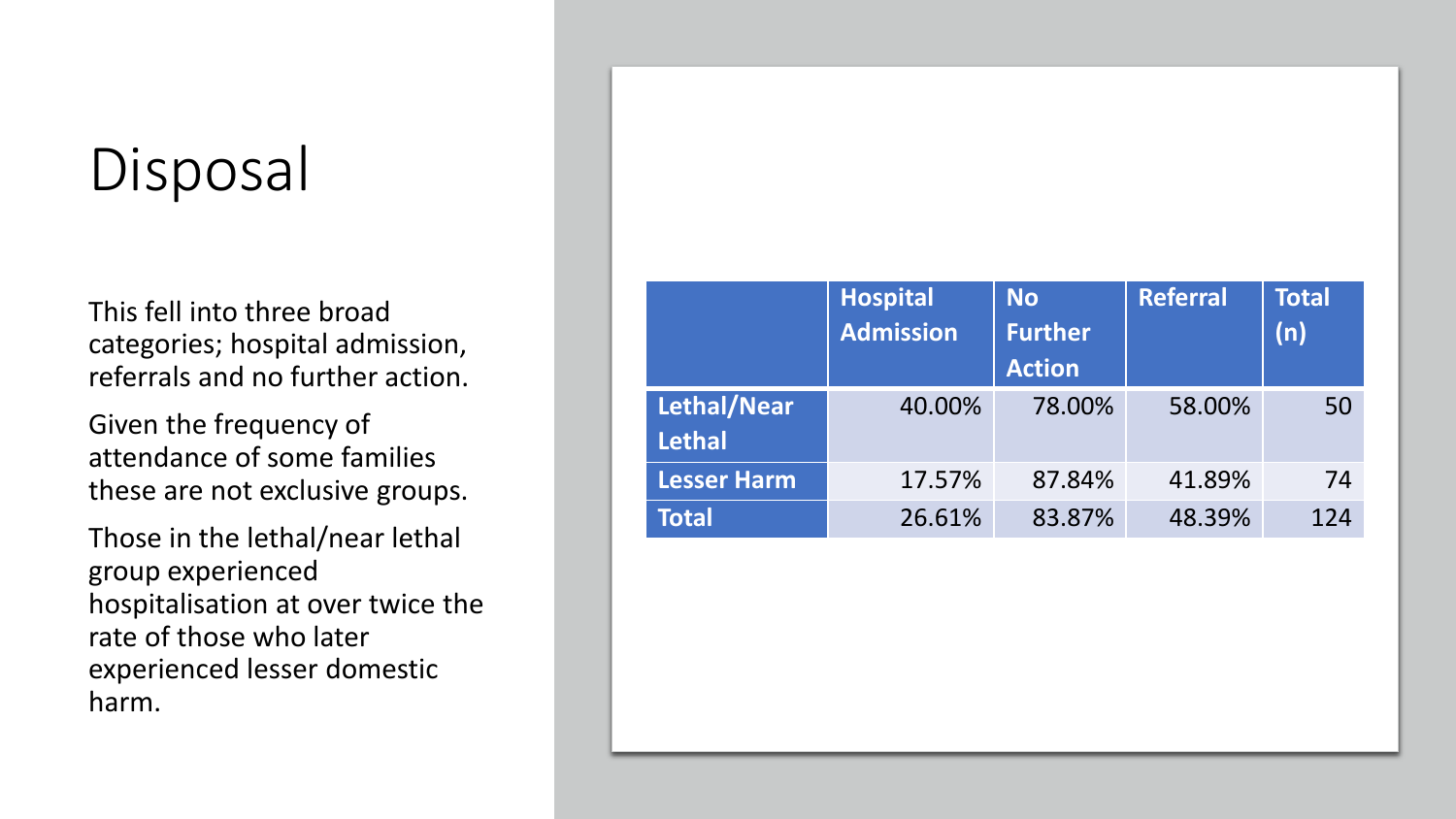# Combined

A reliance on police pre-event data alone identified only 43% of those that subsequently went on to suffer a lethal or near lethal DA event. Add to that the 67% false negative rate (from the police study) in terms of risk assessment of the less than half that were known. Single agency knowledge and assessment of risk is both poor and fragmented.

Had A&E data been available, jointly we would have known of 81% of these families. Arguably and dependent upon identified variables of significance, this may have increased the risk threshold applied and therefore the subsequent false negative rate.

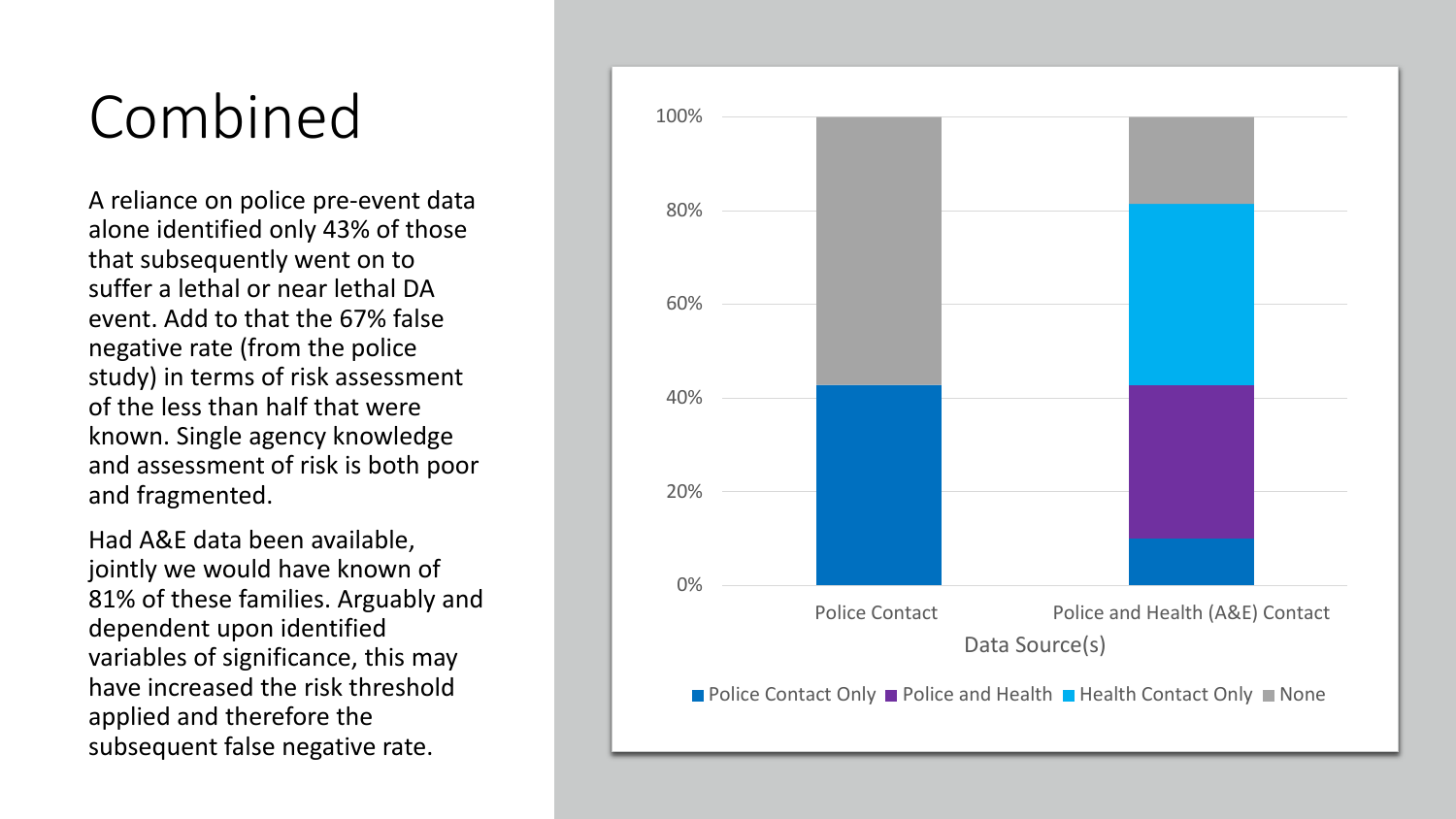

# Preliminary highlights from 'part 2'

Health trusts were supplied with the details of 210 families that suffered domestic abuse over the 6-year period; 70 lethal or near lethal (LNLV) cases and 140 comparison lower harm violence cases. Three of the four health trusts provided returns which consisted of 124 families; 50 of the 70 LNLV group and 74 of the 140 LHV group. Overall there were 410 visits to A&E that were captured in the data. Eight variables were provided as laid out in the contents below. Each will be explored in this analysis to identify trends that may assist in the targeting of families at risk of future lethal or near lethal domestic abuse.

- Arrival Mode: How the family member arrived at A&E [coded]
- Complaint: What the complaint the family member made [free textcoded by police]
- Attendance Type: How serious the attendance was deemed [coded]
- Investigation: What medical investigations were undertaken [coded]
- Diagnosis: What was diagnosed [coded]
- Treatment: What was administered as treatment [coded]
- Disposal: How A&E resolved the visit [coded]
- Referral Source: Who was the referral source [coded]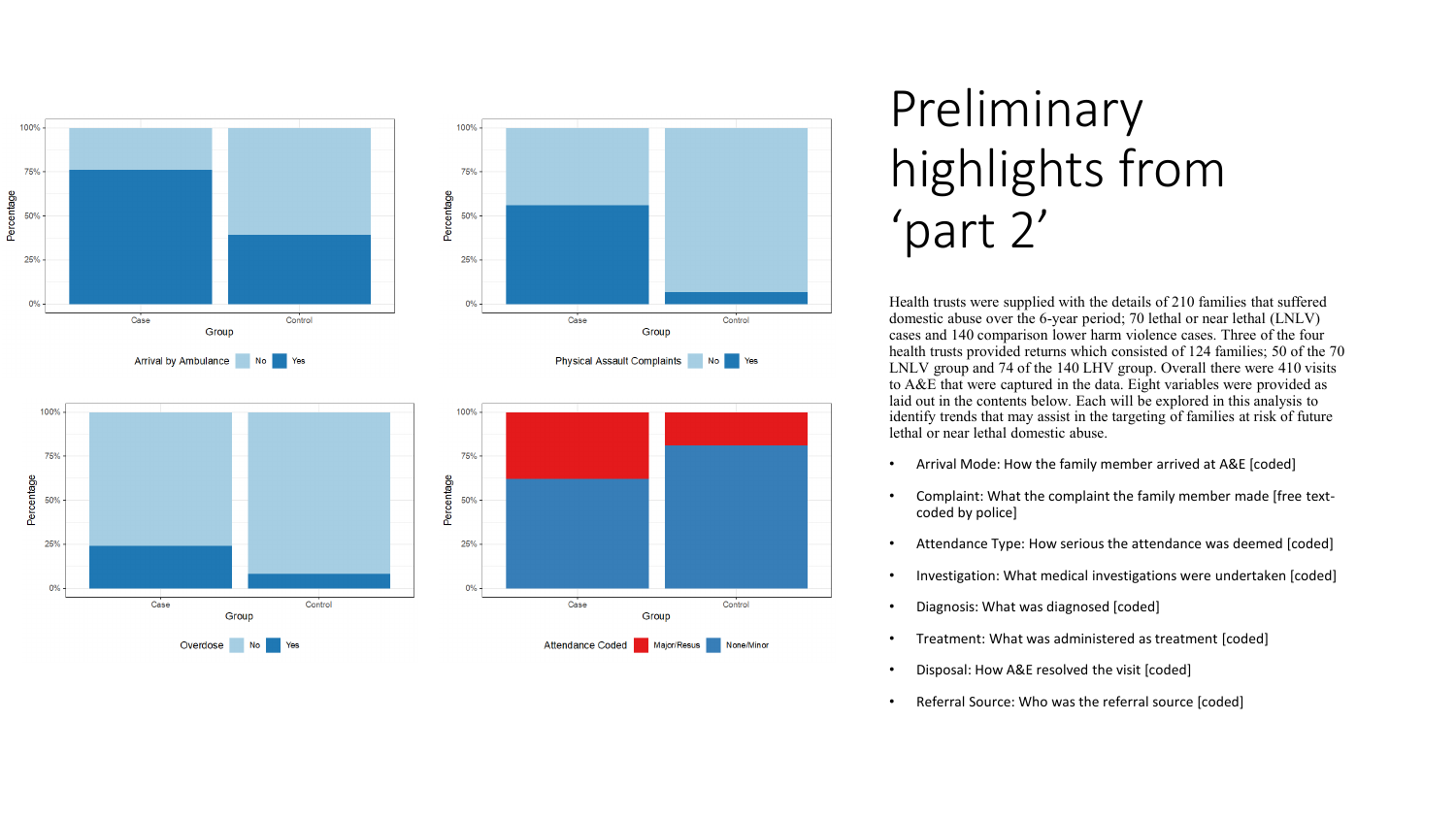





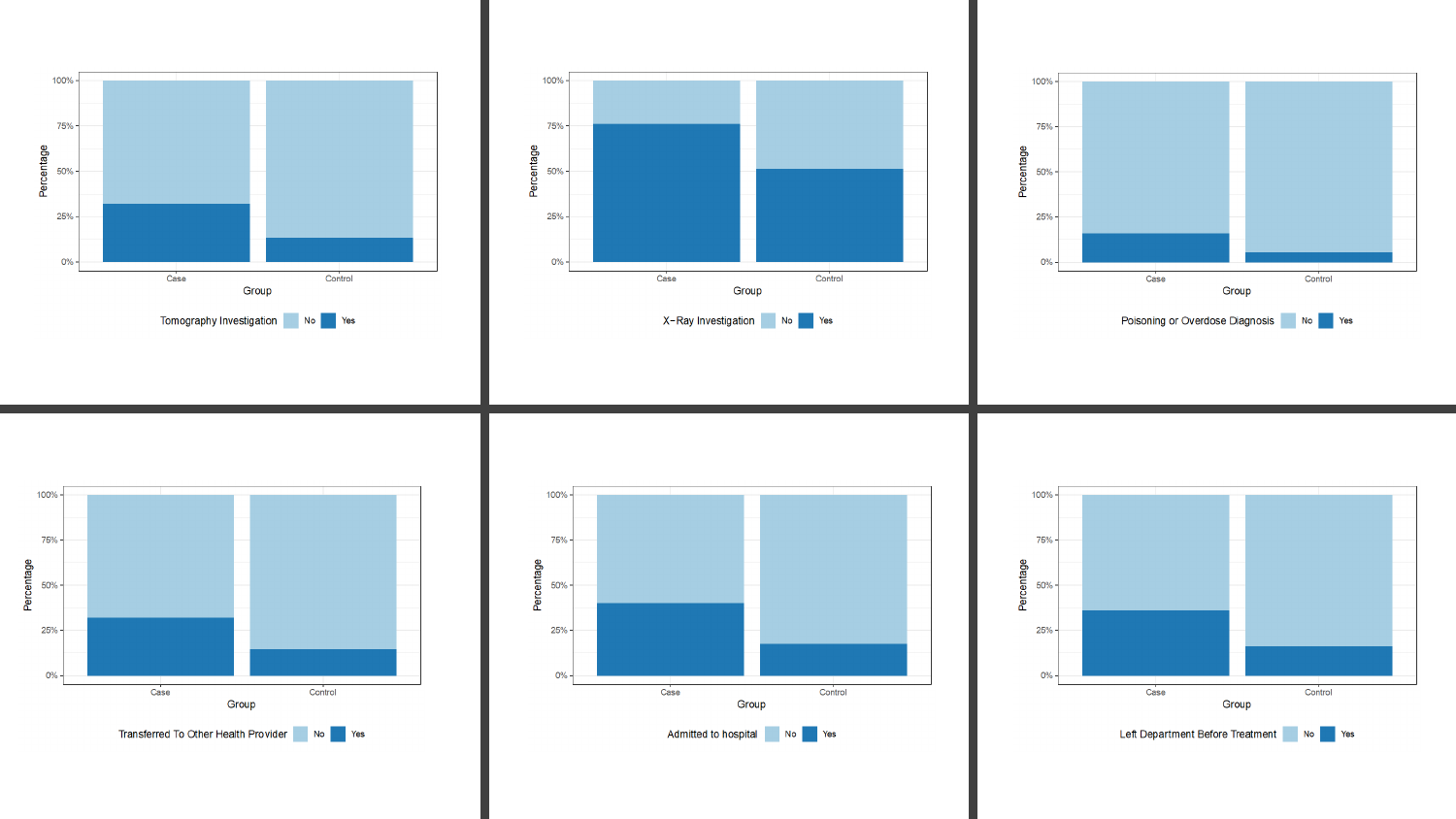#### Next Steps- in the immediacy



Part two of this analysis- identifying how to view **'general A&E attendance'** versus what may be **'relevant A&E attendance'** in terms of a 'triggering' event.



In other words, from which of the substantive A&E variables including, **attendance reason, complaint, diagnosis, investigation, treatment** and **disposal** as well as **number** and **frequency of visits**, do significant differences arise between the case and control groups that may indicate a heightened risk and a 'trigger' for future enhanced safeguarding surveillance and data sharing.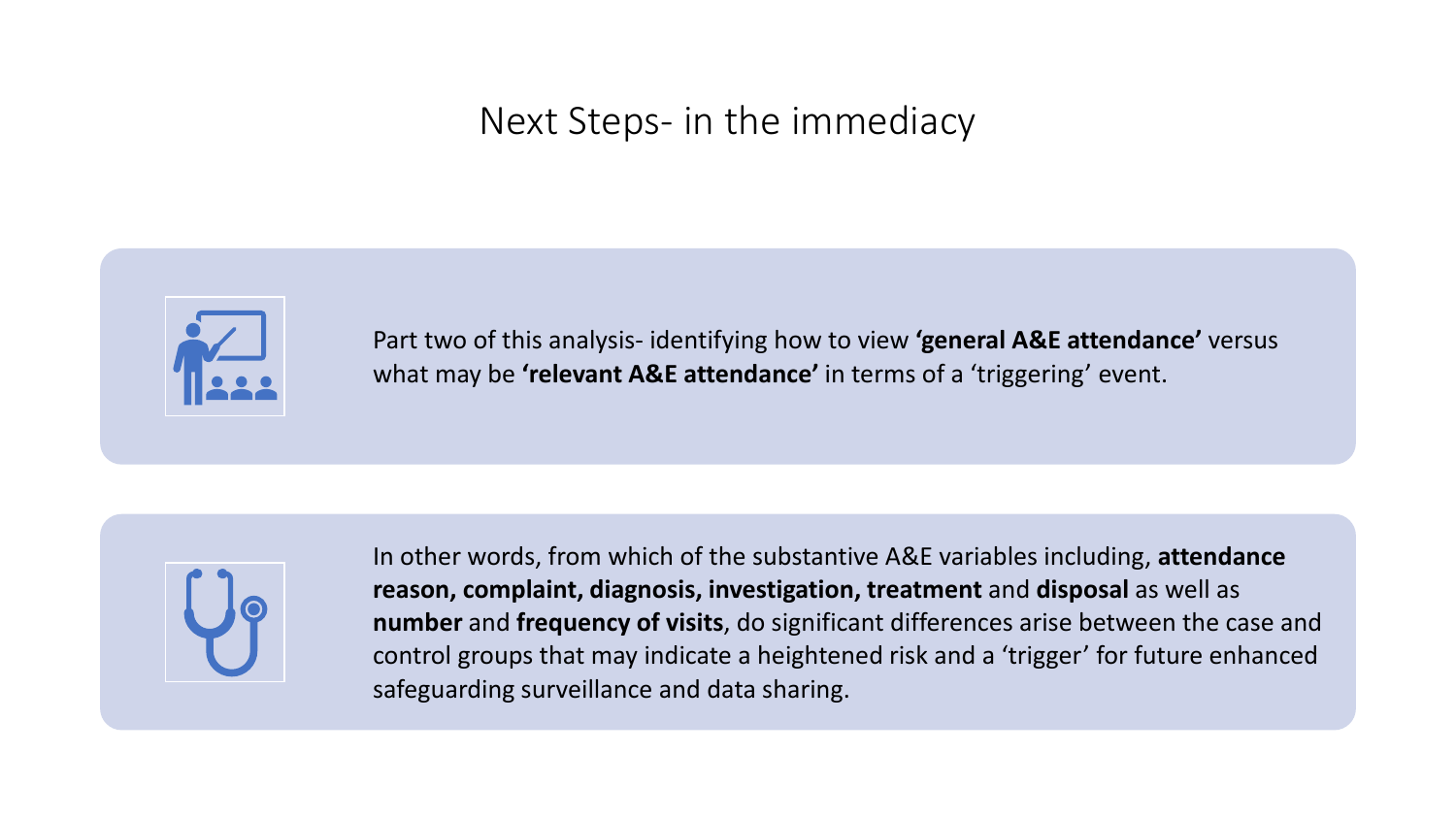### Next Steps – medium term

Due to the comparatively low base rate of high-harm IPV offending, larger scale research utilising the family as a unit of analysis, across other police and health areas incorporating inter-agency family data could be conducted to clarify the associations found within this small exploratory study.

A broadening of the scope of health data to include other (or all) aspects of primary care to enrich the data base and provide a more accurate picture of the paradigm of domestic abuse in Kent.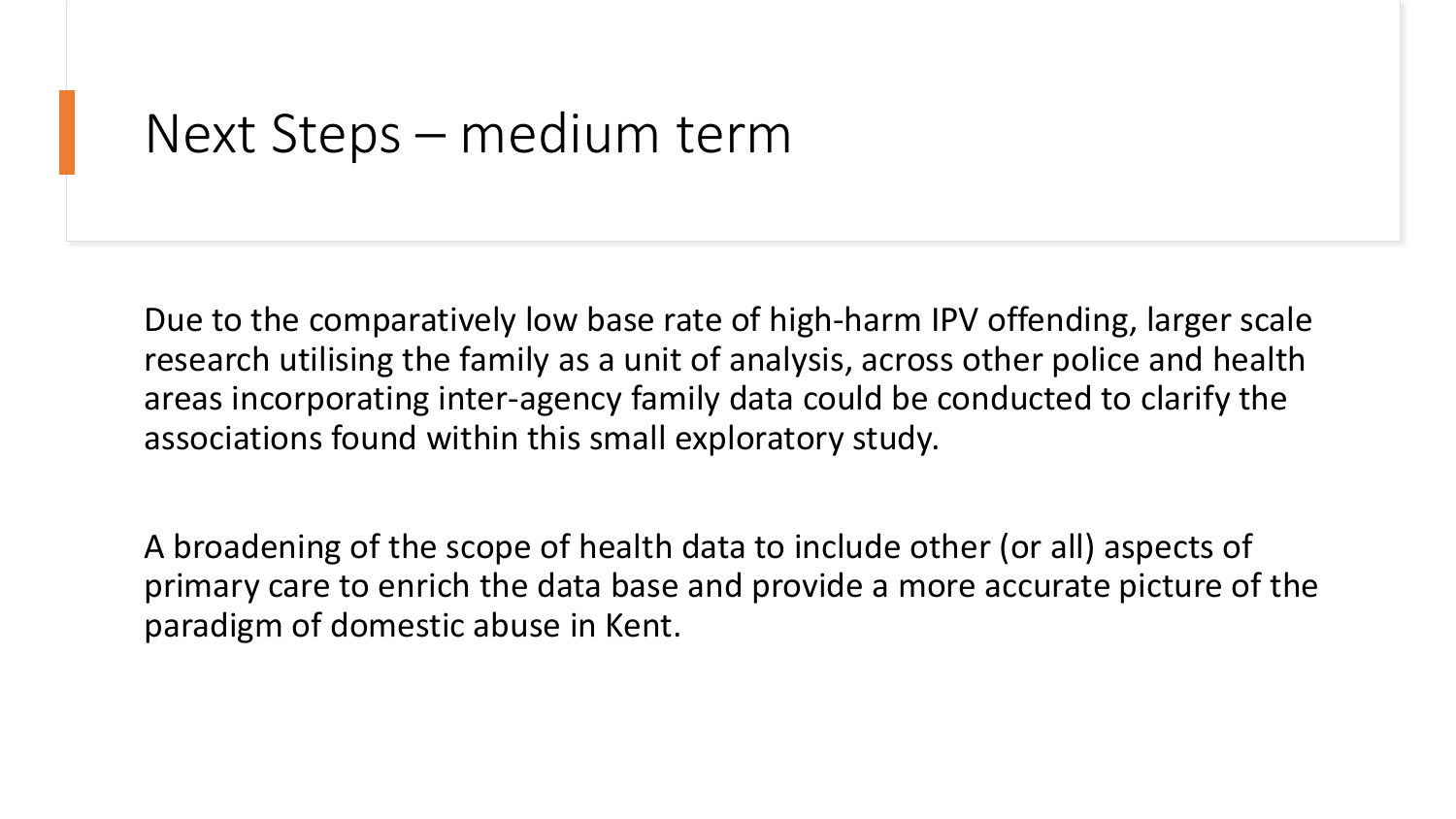#### Next steps- long term

Dependent on any success of effective pre-event risk data sharing between agencies, there is the possibility for the development of a more accurate assessment and forecasting tool, using large volumes of data to predict the potential for a high-harm (IPV offence) occurring.

At Kent Police we are already running a trial utilising an algorithmic forecasting tool (Random Forest) from 15 years of retrospective Police data, identifying a taxonomy of perpetrator risk types to establish if such methodology enhances risk prediction in DA cases.

Using Police and Partner Agency data, collectively, it may be possible to make use of 'Random Forest' technology. Any such algorithmic forecasting tool, populated from weighted risk variables from evidence-based research may better proactively protect families from exposure to and harm from, IPV and DA.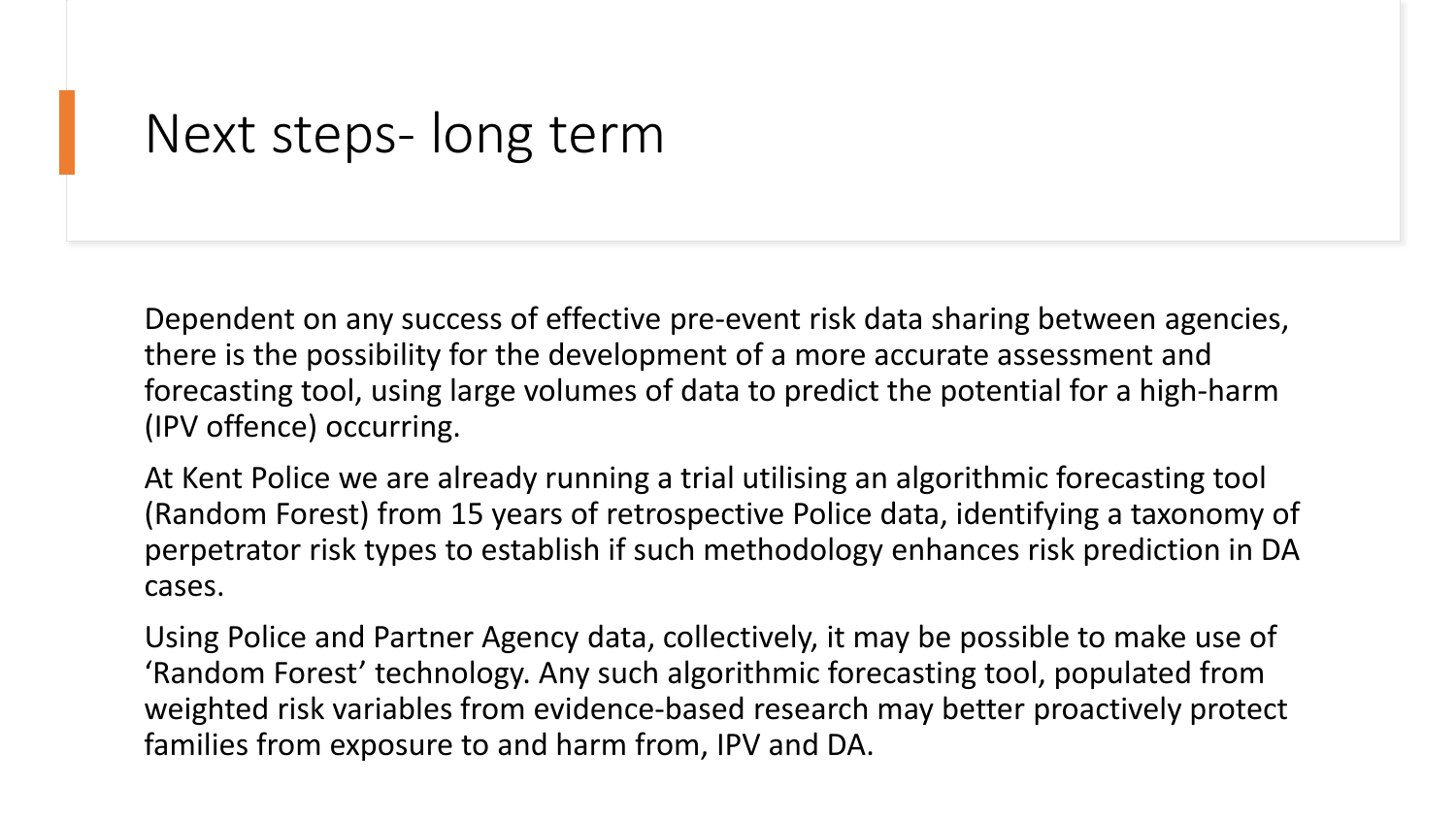#### My View- for what its worth.

The National Police Chief's Council (NPCC) Policing Vision for 2025, (NPCC, 2016) sets out the aims for future policing in terms of partnership working,

*'By 2025 local policing will be aligned, and where appropriate integrated, with other local public services to improve outcomes for citizens and protect the vulnerable.'* 

They suggest that this will be achieved by,

*'…improving data sharing and integration to establish joint technological solutions and enabling the transfer of learning between agencies and forces so we can work more effectively together to embed evidence based practice. The use of evidence based practice will be embedded and inform day-to-day policing practice.'* 

My journey over the last couple of years has evidenced to me that we are a distance away from this vision but it convinces me that its right.